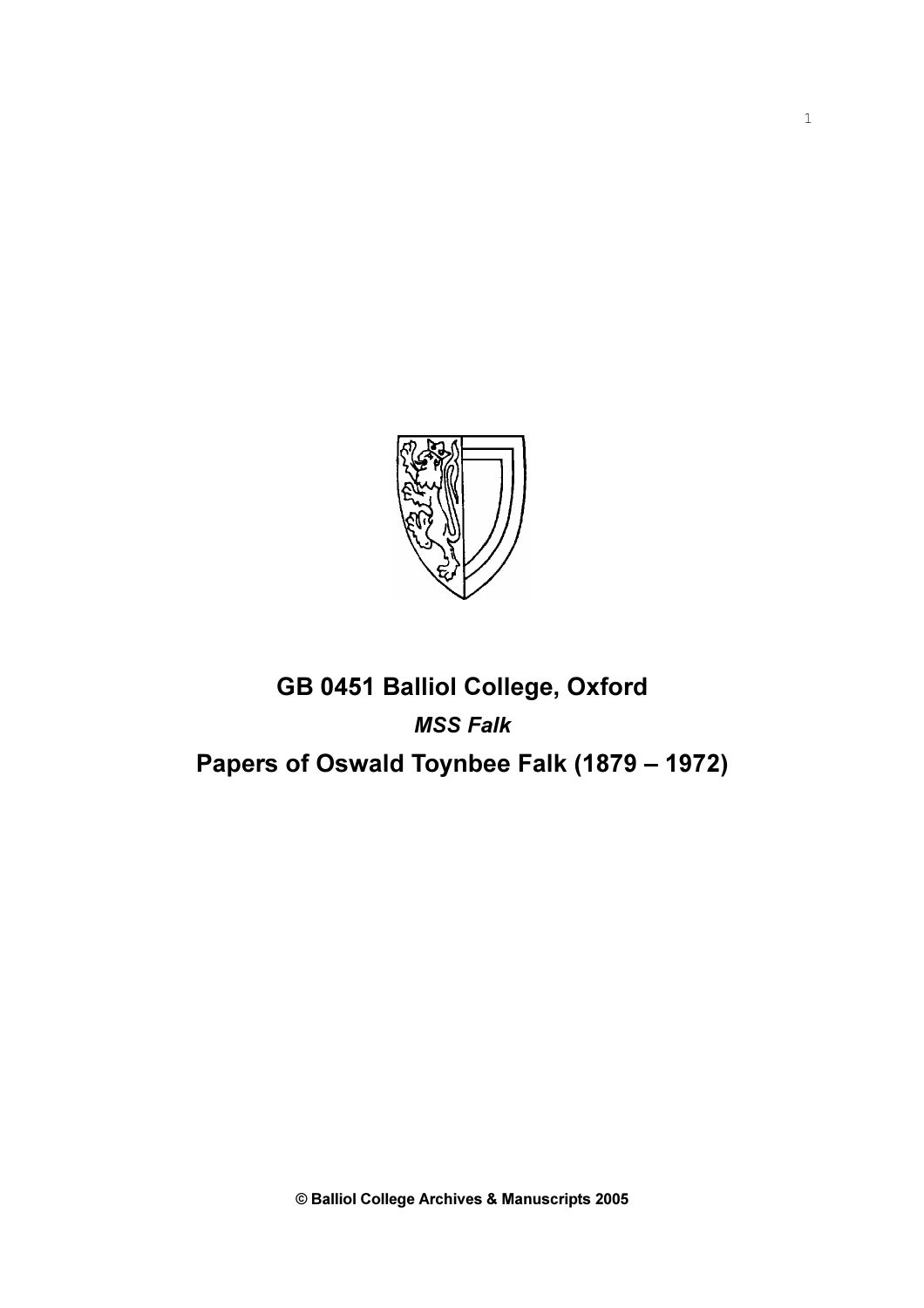|                                                                | IDENTITY STATEMENT AREA                                                                                                                                                                                                                                                                                                                                                                                                                                                                                                  |  |  |  |
|----------------------------------------------------------------|--------------------------------------------------------------------------------------------------------------------------------------------------------------------------------------------------------------------------------------------------------------------------------------------------------------------------------------------------------------------------------------------------------------------------------------------------------------------------------------------------------------------------|--|--|--|
| <b>Repository Name</b>                                         | GB 0451 Balliol College Library                                                                                                                                                                                                                                                                                                                                                                                                                                                                                          |  |  |  |
| <b>Collection Reference</b><br>code(s)                         | GB 0451 MSS Falk                                                                                                                                                                                                                                                                                                                                                                                                                                                                                                         |  |  |  |
| Title                                                          | Papers of Oswald Toynbee Falk (1879-1972)                                                                                                                                                                                                                                                                                                                                                                                                                                                                                |  |  |  |
| Date(s)                                                        | 1916-1953                                                                                                                                                                                                                                                                                                                                                                                                                                                                                                                |  |  |  |
| <b>Level of description</b>                                    | Fonds                                                                                                                                                                                                                                                                                                                                                                                                                                                                                                                    |  |  |  |
| <b>Extent &amp; medium</b>                                     | 2 archive boxes; TS and MS on paper                                                                                                                                                                                                                                                                                                                                                                                                                                                                                      |  |  |  |
| <b>CONTEXT AREA</b>                                            |                                                                                                                                                                                                                                                                                                                                                                                                                                                                                                                          |  |  |  |
| <b>Name of creator</b>                                         | Oswald Toynbee Falk (1879-1972)                                                                                                                                                                                                                                                                                                                                                                                                                                                                                          |  |  |  |
| <b>Biographical history</b>                                    |                                                                                                                                                                                                                                                                                                                                                                                                                                                                                                                          |  |  |  |
| other companies.                                               | Rugby, Balliol 1898-1902; Williams Exh.; 2nd Math. Mods. 1899; B.A. 1903. Banker; Brit. Delegation (Finl.) at<br>Peace Conf., Versailles, 1919; C.B.E. 1920; partner in Falk and Partners; Dir. of Nat. Mutual Life Assoc., and                                                                                                                                                                                                                                                                                          |  |  |  |
| See DNB http://www.oxforddnb.com/view/article/50269?docPos=2   |                                                                                                                                                                                                                                                                                                                                                                                                                                                                                                                          |  |  |  |
| <b>Archival history</b>                                        | From the label dated 1953 on 'FALK 3' and other notes found amongst<br>these papers it is clear that O.T. Falk (OTF) had examined his papers<br>before they passed from his custody. The nature of some of the material<br>(particularly the letters to and from J.M. Keynes) suggests that OTF selected<br>items which he considered worthy of preservation from his office files. No<br>attempt has been made to re-order this material and it is listed in the order<br>suggested by Dr. Jones's preliminary listing. |  |  |  |
|                                                                | 1/10, 2/1, 2/7 and the whole of series 4 were returned to the depositor at<br>her request. Copies were deposited in their place.                                                                                                                                                                                                                                                                                                                                                                                         |  |  |  |
| Immediate source of<br>acquisition or transfer                 | The collection came to Balliol College from Mrs. Leyson Falk, daughter-in-<br>law of O.T. Falk in Mar 1991 [correspondence in deposit file].                                                                                                                                                                                                                                                                                                                                                                             |  |  |  |
| <b>CONTENT AND STRUCTURE AREA</b>                              |                                                                                                                                                                                                                                                                                                                                                                                                                                                                                                                          |  |  |  |
| <b>Scope and content</b>                                       |                                                                                                                                                                                                                                                                                                                                                                                                                                                                                                                          |  |  |  |
| <b>Appraisal, destruction</b><br>and scheduling<br>information | This material will be retained permanently                                                                                                                                                                                                                                                                                                                                                                                                                                                                               |  |  |  |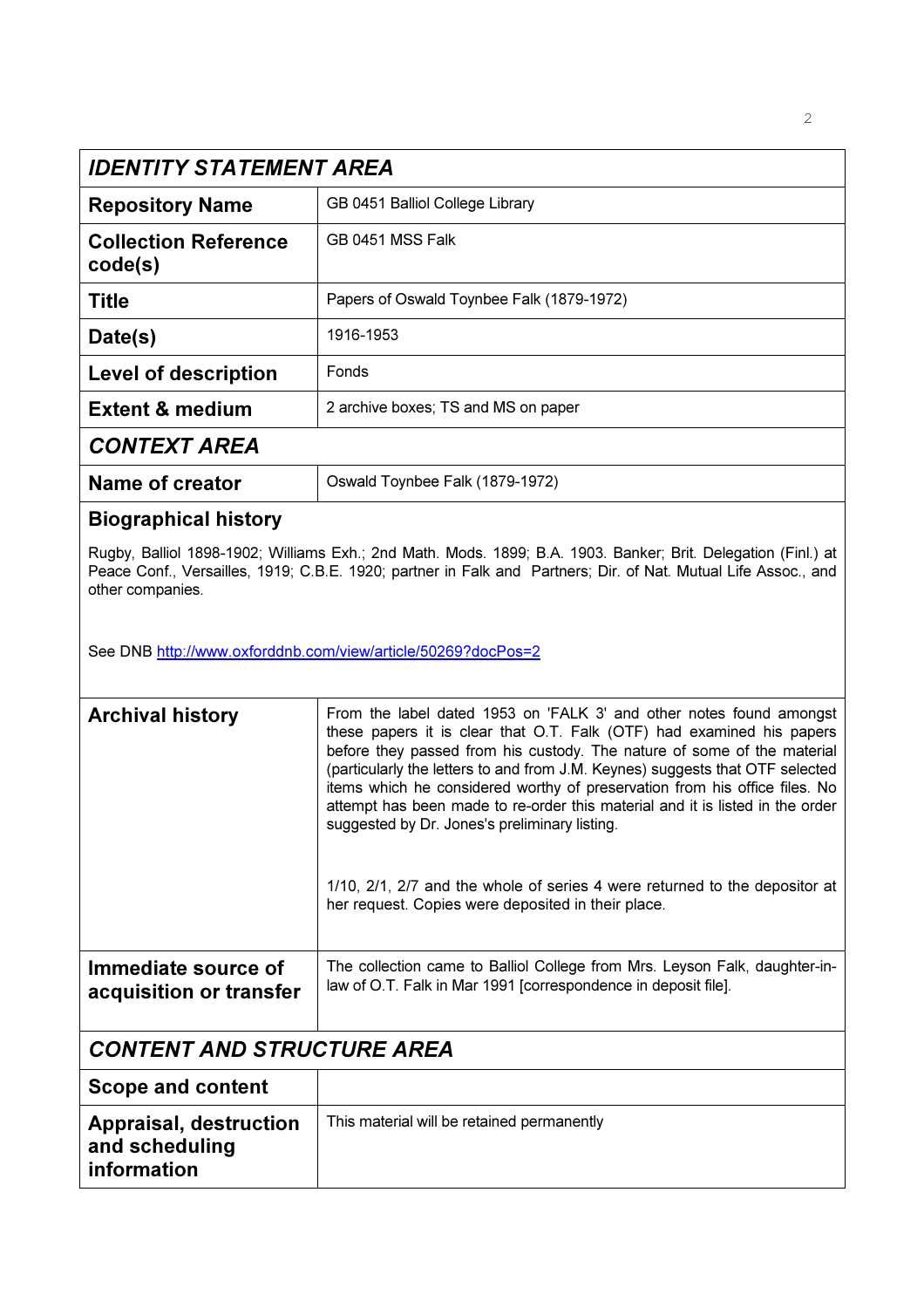| None expected<br><b>Accruals</b><br>The letters from J.M. Keynes (JMK) to OTF have been described item-by-<br>System of<br>item to allow comparison between this collection and the letters of JMK to<br>arrangement<br>OTF held by the British Library, Add. MSS. 57923 (purchased on 28 Mar<br>1973 from 'Fiona Campbell Books and Bindings'). No letters in this collection<br>are duplicates of letters in Add. MSS. 57923. From the index references for<br>JMK's correspondence with OTF held by King's College, Cambridge. It is<br>clear that both men destroyed parts of their correspondence (e.g., OTF did<br>not keep copies of all the original letters that he sent to JMK or all of the<br>letters which he received from JMK).<br>Former series 9 and 10 (Mrs. Leyson Falk's correspondence with the British<br>Library about the Falk papers, 1986, and correspondence between Mrs.<br>Leyson Falk and Dr. John Jones [Dean and College Archivist], 1991) have<br>been removed to the collection's' deposit file. |  |
|------------------------------------------------------------------------------------------------------------------------------------------------------------------------------------------------------------------------------------------------------------------------------------------------------------------------------------------------------------------------------------------------------------------------------------------------------------------------------------------------------------------------------------------------------------------------------------------------------------------------------------------------------------------------------------------------------------------------------------------------------------------------------------------------------------------------------------------------------------------------------------------------------------------------------------------------------------------------------------------------------------------------------------|--|
|                                                                                                                                                                                                                                                                                                                                                                                                                                                                                                                                                                                                                                                                                                                                                                                                                                                                                                                                                                                                                                    |  |
|                                                                                                                                                                                                                                                                                                                                                                                                                                                                                                                                                                                                                                                                                                                                                                                                                                                                                                                                                                                                                                    |  |

## Outline (list of subfonds & major series) eg table of contents

- 1 Material relating to the 1919 Peace Conference
- 2 Papers relating to Montagu Norman and US Reserve
- 3 Correspondence between OTF and John Maynard Keynes
- 4 Papers relating to Robert Boothby, MP
- 5 Papers relating to Montagu Norman
- 6 Papers relating to the Hon RH Brand
- 7 Publications by Carl Snyder on economic issues
- 8 Correspondence on foreign policy issues

|                                                                  | <b>CONDITIONS OF ACCESS AND USE AREA</b>                                                                            |  |  |  |
|------------------------------------------------------------------|---------------------------------------------------------------------------------------------------------------------|--|--|--|
| <b>Conditions governing</b><br>access                            | Usual Special Collections regulations                                                                               |  |  |  |
| <b>Conditions governing</b><br>reproduction                      | Usual Special Collections regulations                                                                               |  |  |  |
| Language/scripts of<br>material                                  | English                                                                                                             |  |  |  |
| <b>Physical</b><br>characteristics and<br>technical requirements | No special characteristics affecting use of the material                                                            |  |  |  |
| <b>Finding aids</b>                                              | Printed list with Modern MSS catalogues, e-copy available in Word or rtf<br>format, conversion to AdLib in progress |  |  |  |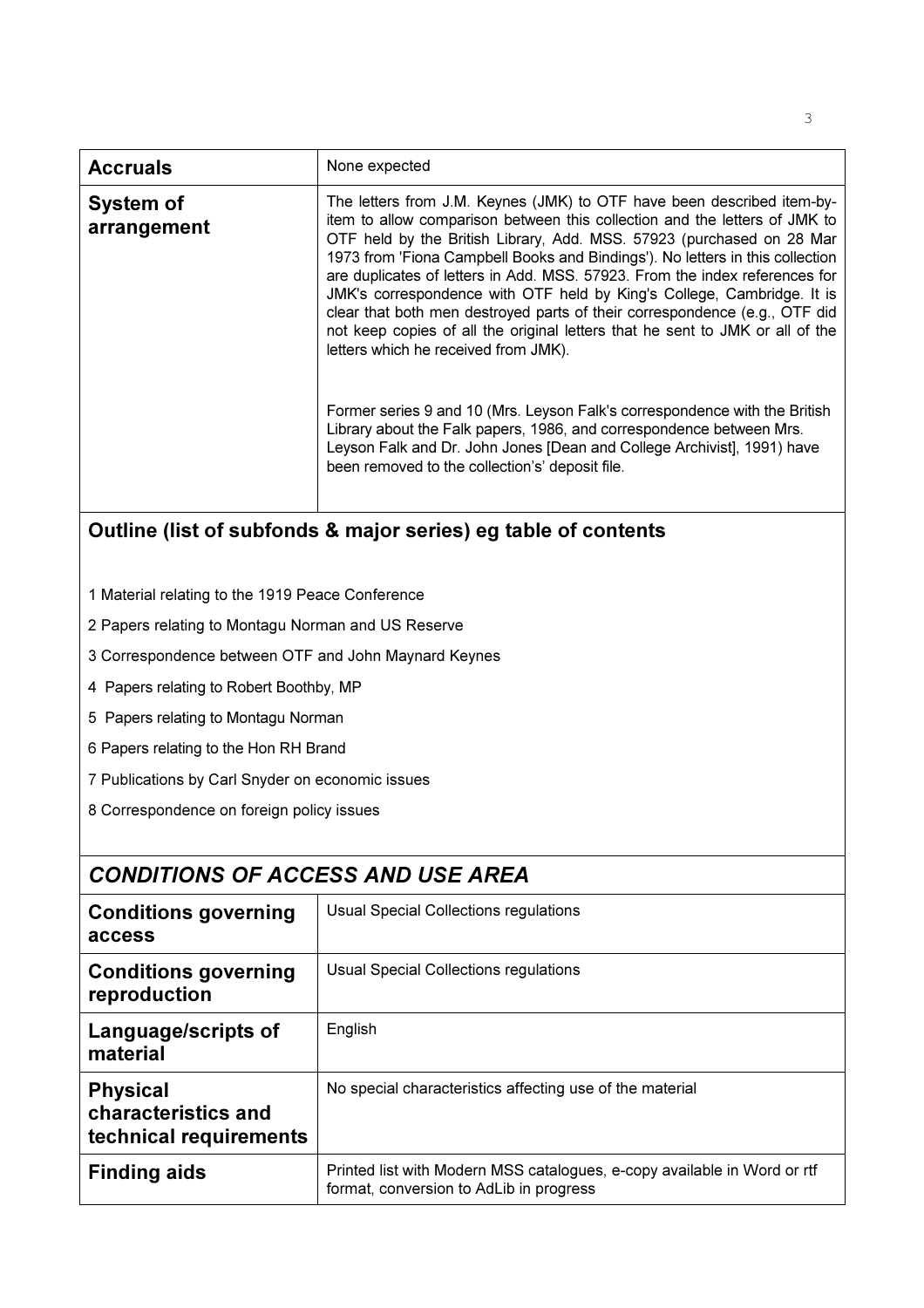| ALLIED MATERIALS AREA                         |                                                                                                                                              |
|-----------------------------------------------|----------------------------------------------------------------------------------------------------------------------------------------------|
| <b>Existence and location</b><br>of originals | 1/10, 2/1, 2/7 and the whole of series 4 were returned to the depositor at<br>her request.                                                   |
| <b>Existence and location</b><br>of copies    | None known                                                                                                                                   |
| <b>Related units of</b>                       | GB 0161 MS. Eng. d.3279, correspondence with Margaret Asquith                                                                                |
| description                                   | GB 0272 MSS JMK, 1897-1946: corresp and papers of JM Keynes                                                                                  |
|                                               | GB 0058 Add. MSS. 57923, letters of JM Keynes to OT Falk                                                                                     |
| <b>Publication note</b>                       | No known publications using this material                                                                                                    |
| <b>DESCRIPTION CONTROL AREA</b>               |                                                                                                                                              |
| <b>Creation Information</b>                   | Original list in WordPerfect, 1991, converted to Word, April 2005.                                                                           |
| <b>Rules or Conventions</b>                   | The fonds level description is constructed according to ISAD(G) and UK<br>Archives Hub guidelines.                                           |
| Date(s) of descriptions<br>and revisions      | Original list by James Armstrong, Modern Manuscripts Assistant,<br>10/05/1991, revised by Anna Sander, Archivist & Curator of MSS, May 2005. |
| <b>Published by</b>                           | <b>Balliol College, Oxford</b>                                                                                                               |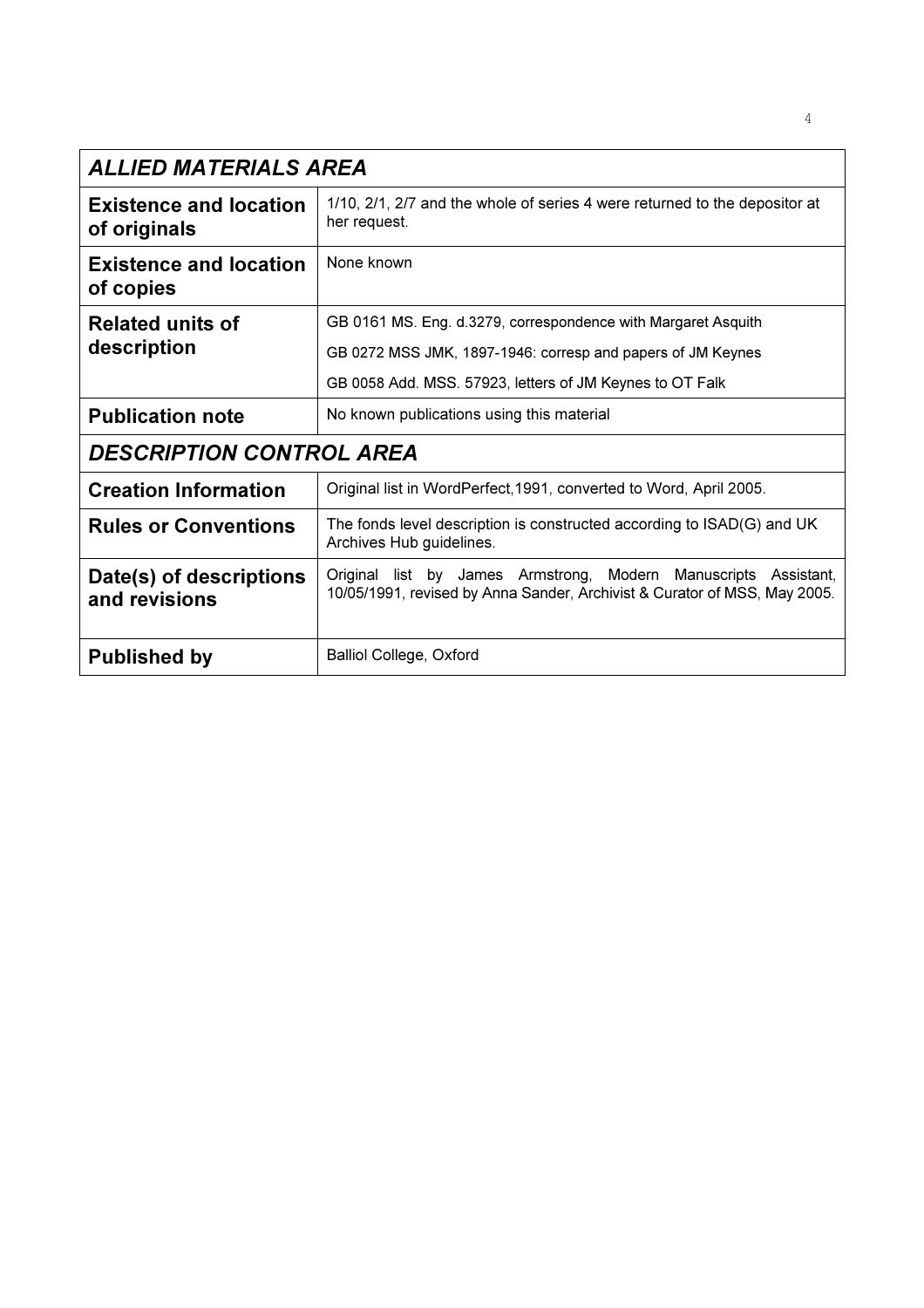| Series 1 |                            |                                                                                                                                                                                                                                                                                                                                                               |            |
|----------|----------------------------|---------------------------------------------------------------------------------------------------------------------------------------------------------------------------------------------------------------------------------------------------------------------------------------------------------------------------------------------------------------|------------|
|          |                            | Material relating to the 1919 Peace Conference                                                                                                                                                                                                                                                                                                                |            |
|          |                            | "Various papers relating to the Peace Conference of 1919 and matters arising out of it subsequently."                                                                                                                                                                                                                                                         |            |
| Ref      | dates                      | title & description                                                                                                                                                                                                                                                                                                                                           | old<br>ref |
| 1/1      | 16 May -<br>4 June<br>1919 | Typescript [copy?] diary entries from the Paris Peace conference dated from<br>16 May 1919 to 4 June 1919. With diary entry from Bexhill, 8 June 1919. 11<br>pp. of typescript. The entries include several references to JMK and to a meal<br>with Sir Francis Oppenheimer (Balliol 1890).                                                                   | 1.i        |
| 1/2      | 1938                       | Typescript copies of 4 letters from OTF to the Hon. R.H. Brand [with a<br>typescript copy of a letter which OTF sent to the Manchester Guardian and<br>which was published on 21 June 1938] and of 4 letters from the Hon. R.H.<br>Brand to OTF, 1938. The letters are concerned with the leadership of Neville<br>Chamberlain and the policy of appeasement. | 1.ii       |
| 1/3      | Post 29th<br>Apr, 1919     | "Council of Three. 29th Apr, 1919. (What actually happened)." 3 pp. of<br>typescript. Irreverent account of a Peace conference meeting which included<br>President Woodrow Wilson, Georges Clemenceau and David Lloyd George.<br>Unsigned. [Carbon copy]. Photocopy; original returned to depositor 1991.                                                     | 1.iii      |
| 1/4      | 1919?                      | Draft report by the "Committee appointed by the Four Heads of States to<br>consider the question of the rehabilitation of credit in Europe." 8 pp. of<br>typescript. [Copy made by press-copying process]. With numerous corrections<br>made in ink pen and by typewriter.                                                                                    | 1.iv       |
| 1/5      | 1919?                      | Rapport du Comite Special Charge de Reviser le Rapport de la Commission<br>Financiere de la Conference de la Paix," undated. 13 pp. of typescript. In<br>French but with two pages of English translation.                                                                                                                                                    | 1.v        |
| 1/6      | 1916,<br>1918              | 'Currency and gold now and after the War,' by OTF, reprinted from the<br>Economic Journal, No. 109, Vol. XXVIII, Mar 1918. 9 pp. 'Will London be a<br>free market for gold after the war?' by OTF, from The Ninerteenth Century,<br>No. 473, Vol. LXXX, July 1916. 9 pp.                                                                                      | 1.vi       |
| 1/7      | 1919                       | 'Report (with annexes) presented to the Supreme Council of the Allies by the<br>Financial Commission of the Peace Conference.' 8 pp. [marked "Secret"].                                                                                                                                                                                                       | 1.vii      |
| 1/8      | 1919                       | Report on Lord Robert Cecil's memorandum of the 2nd Mar (W.C.P. 187) by<br>OTF, 8.3.19. 6 pp.                                                                                                                                                                                                                                                                 | 1.viii     |
| 1/9      | 1933                       | The Means to Prosperity, by JMK, London: Macmillan and Co., 1933.<br>Pamphlet. "From the author" written on a sheet of writing paper (address: 46,<br>Gordon Sq., Bloomsbury) which is loose in the pamphlet. Note in the margin of<br>page 35 by OTF.                                                                                                        | 1.ix       |
| 1/10     | 1919-<br>1938              | 6 Newspaper cuttings, 1919-38 [most concerning OTF or JMK]. Miscellaneous<br>typed sheets relating to Peace conference meetings of 1919 (including lists of<br>those present at meetings) have been returned to depositor, 1991, except 1<br>list of participants. replaced by photocopies.                                                                   | 1.x        |
| 1/11     | 1 Jan<br>1920              | Grant of OBE to OTF. Photocopy; original returned to depositor.                                                                                                                                                                                                                                                                                               |            |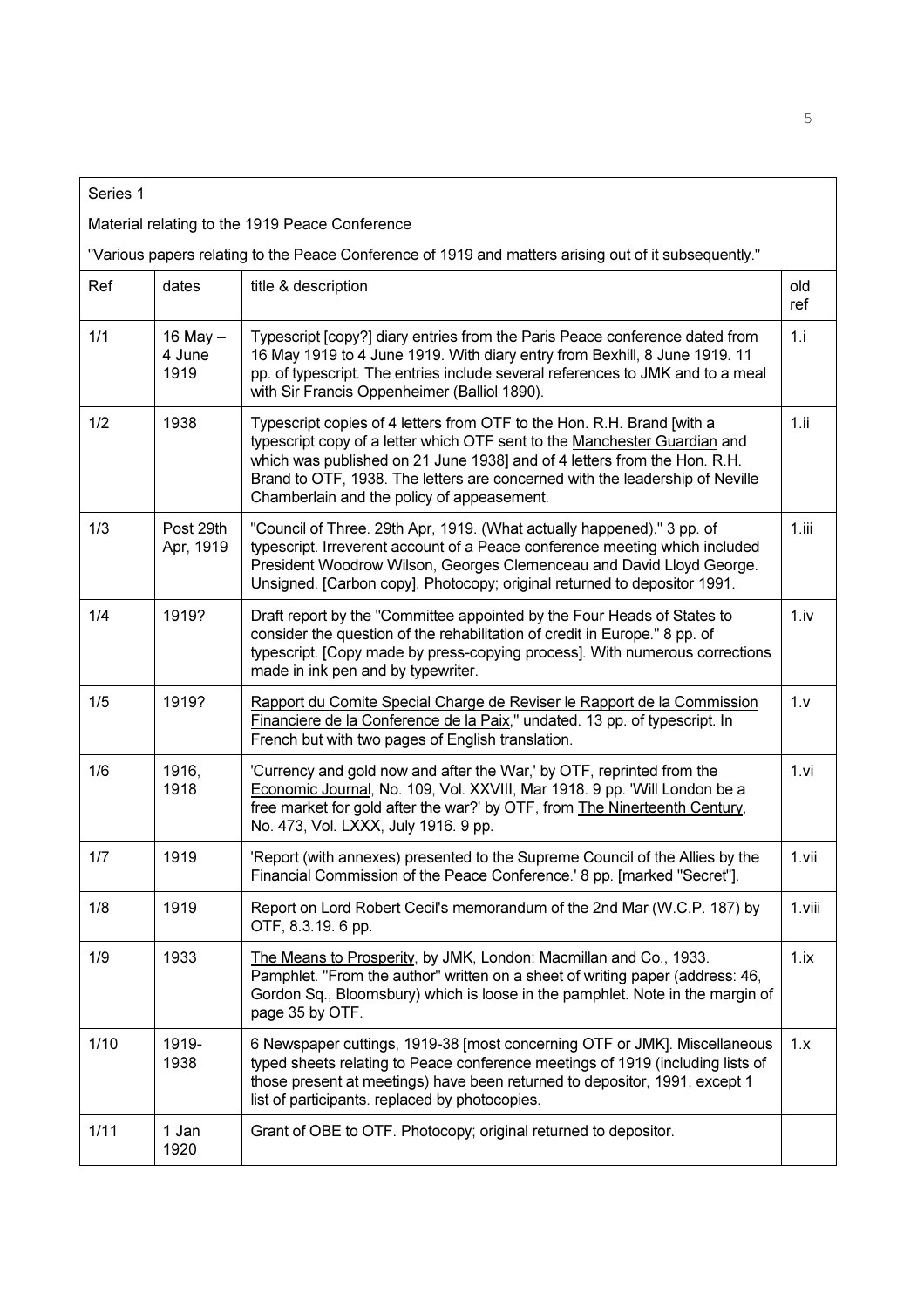"Notes of Conversations between O.T.F. & Montagu Norman 1919 to 1921 and Papers relating to a proposal to form a reserve in the U.S.A. in 1923 with memorandum prepared by O.T.F. for Mr. Asquith on this subject," "Private and confidential !!"

| $2/1/1-$<br>13 | 1917-<br>1918   | Separate envelope labelled "Letters from H.S. Foxman 1917 & 1918 relating in<br>part to meetings which led up to formation of the Tuesday Club." 13 ALS from<br>H.S. Foxman to OTF, 1917-18. originals returned to depositor, 1991. replaced<br>by photocopies.                                                | 2.i    |
|----------------|-----------------|----------------------------------------------------------------------------------------------------------------------------------------------------------------------------------------------------------------------------------------------------------------------------------------------------------------|--------|
| 2/2            | 1916            | Newspaper cutting, 1916 [on the death of Raymond Asquith, Balliol 1897].                                                                                                                                                                                                                                       | 2.ii   |
| 2/3            | 1919            | Two copies of "Council of Three. 29th Apr, 1919. (What actually happened)."<br>One copy marked "[Copy No. 3] Mr. Falk."                                                                                                                                                                                        | 2.iii  |
| 2/4            | 1951            | Review of John Maynard Keynes by R.F. Harrod, 1951 by "G.H.R." for the<br>Journal of the Institute of Actuaries. 5 pp. of typescript.                                                                                                                                                                          | 2.iv   |
| 2/5/1          | 1919-<br>1921   | 7 pp. of typescript, 1 pg. of notes by OTF relating to conversations with Montagu<br>Norman [Governor of the Bank of England] and to the economic uses of gold,<br>1919-21.                                                                                                                                    | 2.v    |
| 2/5/2          | 1919-<br>1921   | 1 TLS [copy?] from OTF to Montagu Norman, 1920. With memorandum on the<br>movement of gold to the U.S.A., unsigned. 6 pp. of typescript.                                                                                                                                                                       | 2.v    |
| 2/6            | 1923            | Paper folder labelled, "1923 Proposals on Currency. Strictly Confidential,"<br>"These papers deal with a proposal to form a dollar reserve of about £100, 000,<br>000 in the U.S.A. - Their interest lies in opinions expressed by Bradbury and<br>Addis on certain questions of currency and banking policy." | 2.vi   |
| 2/6/1          | 1923            | 1 ALS [copy] from OTF to "Bougic" [?], 1923. 1 ALS from Sir Maurice Bonham<br>Carter (Balliol 1899) to OTF, 1923. Comments on Sir John Bradbury's letter of<br>22 May 1923 by OTF. 2 pp. of typescript, 1923 [probably a copy of a comment<br>sent by OTF to Sir Maurice Bonham Carter].                       | 2.vi.a |
| 2/6/2          | 1923            | 'Memorandum on the formation of a reserve in connection with the British debt<br>to the United States,' by OTF, 15 May 1923. 5 pp. of typescript. Marked "Private<br>and Confidential" in red. 'Note A' relating to this memorandum. 2 pp. of<br>typescript.                                                   | 2.vi.b |
| 2/6/3          | 1923            | 1 ALS [copy] from Sir John Bradbury to Mr. Asquith, 1923. With a copy of<br>"provisional conclusions" [on the creation of a British reserve of c. £100, million<br>in U.S. bonds]. 1 ALS [copy] from Sir John Bradbury to "Mr. Governor" [Montagu<br>Norman], 1923.                                            | 2.vi.c |
| 2/6/4          | 1923            | 'Memorandum on the formation of a reserve in connexion with the British debt to<br>the United States,' by Sir Charles Addis, 1923 [marked "Private & Confidential"<br>and "copy"]. 15 pp. of typescript. 2 pp. of preliminaries relating to the same topic<br>[also marked "secret"].                          | 2.vi.d |
| 2/7            |                 | 3 items. Returned to depositor, 1991. replaced by photocopies.                                                                                                                                                                                                                                                 | 2.viii |
| 2/7/1          | 11 Sept<br>1917 | 1 ALS from JMK to OTF, 11 Sept. 1917. s/s St. Louis approaching New York.                                                                                                                                                                                                                                      | 2.viii |
| 2/7/2          | 11 Oct<br>1921  | 1 ALS from Hilaire Belloc (Balliol Hil. 1893), 11 Oct 1921. King's Land, Shipley,<br>Horsham.                                                                                                                                                                                                                  | 2.viii |
| 2/7/3          | 1950            | 3 ls. 'The Tuesday Club,' by O.T. Falk, 1950. A history of the club, founded in<br>1917 to discuss financial and economic problems. 4 pp. of typescript [?].                                                                                                                                                   | 2.viii |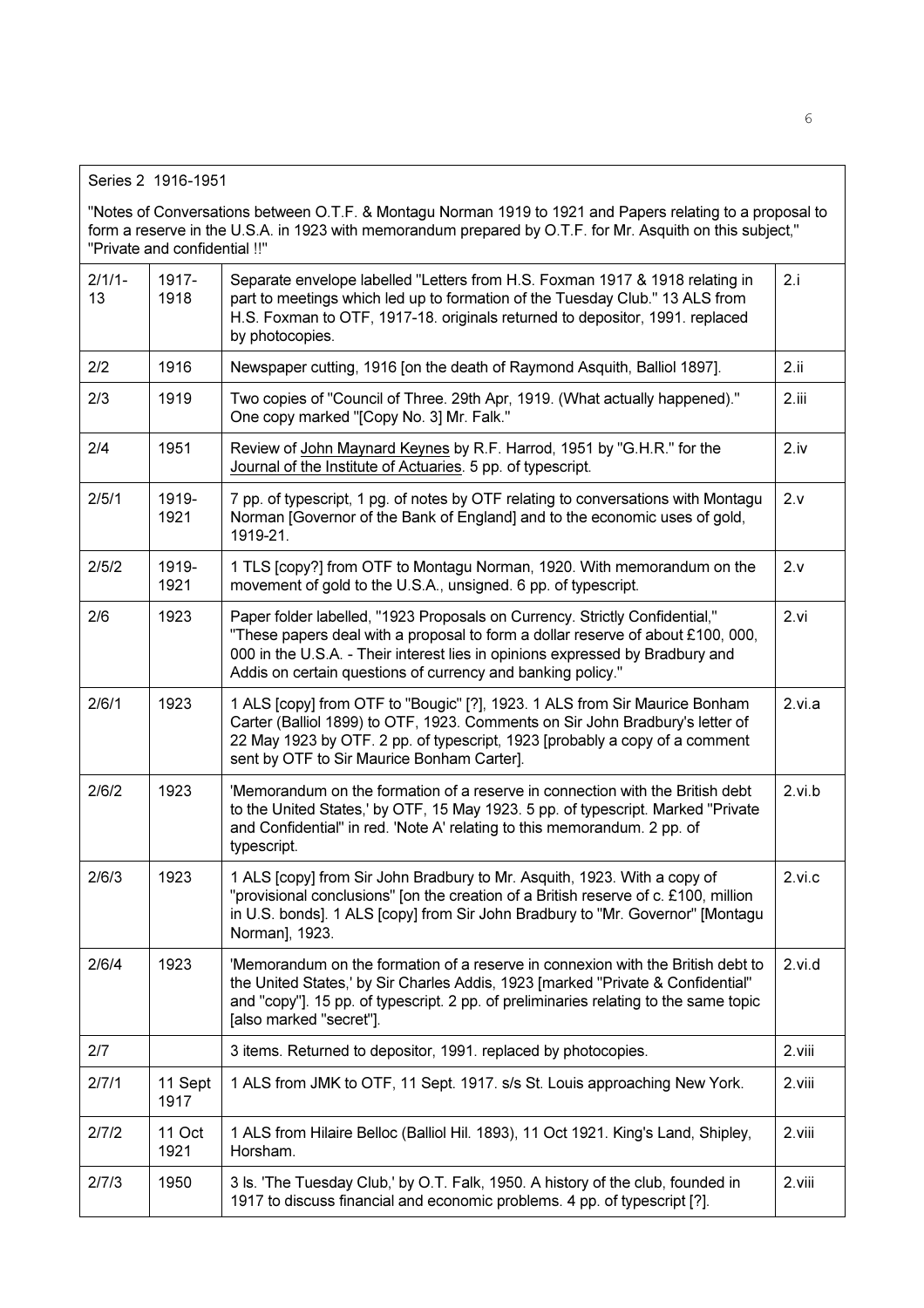Series 3 1919-1940

Series description: Folder with a paper label glued-on. Written on the label: "I read rapidly through this file to-day and think that, for the time being at any rate, everything in it should be kept. It contains some interesting expressions of opinion by Keynes. O.T.F. 24/5/53."

Enclosed, 20 paper sleeves all labelled with a typewriter, "J.M. Keynes" and given a different year beginning with 1919. Correspondence within these sleeves is arranged chronologically although some sleeves contain correspondence from other years (e.g., 1919).

For letters by JMK the date of the letter is listed in the form in which it appears on the letter. OTF's letters to JMK are mostly copies [presumably contemporary] and do not give his address.

The Life of John Maynard Keynes, R.F. Harrod, London: Macmillan and Co., 1951 provides information on the relationship between JMK and OTF (pg. 220) and explains the meaning of a number of abbreviations used in these letters:

"In the 'twenties he [JMK] was very close to Mr. Falk, and they often acted together in a professional way as occasional consultants to firms...In 1921 a small investment company was formed, consisting of Mr. Falk, Sir Geoffrey Fry, Sir Frank Nixon, Mr. Dudley Ward, Mr. Trouton and Keynes...The old "A" Division of the Treasury had come together again, to pool their wisdom, and, to celebrate the fact, the company was christened "A.D." Somewhat later he and Falk took part in the formation of the Independent Investment Trust, which was on a somewhat larger scale. Then, later again, he participated in the formation of a very select company, called "P.R."...This was a channel contrived by Keynes to enable his close friends to increase their capital." (pg. 299).

\* indicates that King's College, Cambridge has a copy made by JMK of this particular item of correspondence.

\$ indicates that King's College, Cambridge holds the original letter [and therefore that Balliol has a copy made by OTF].

A file reference (e.g., L/21) from the collection of JMK's papers at King's College is given (in square brackets) for each item marked \* or \$.

| 3/1    | 1919            | 1919                                                                    | 3.i    |
|--------|-----------------|-------------------------------------------------------------------------|--------|
| 3/1/1  | 14 May<br>1917  | 1 TLS from JMK to OTF, 14 May 1917, Gordon Sq., Bloomsbury. 11.         | 3.i.1  |
| 3/1/2  | 9 July<br>1917  | 1 TL [copy] from OTF to JMK, 9 July 1917. 3 ls.                         | 3.i.2  |
| 3/1/3  | 11 July<br>1917 | 1 ALS from JMK to OTF, 11.7.17, Gordon Sq., Bloomsbury. 11.             | 3.i.3  |
| 3/1/4  | 12 July<br>1917 | 1 TL [copy] from OTF to JMK, 12 July 1917. 2 ls.                        | 3.i.4  |
| 3/1/5  | 31 Aug<br>1917  | 1 TL [copy] from OTF to JMK, 31 Aug 1917. 11.                           | 3.i.5  |
| 3/1/6  | 15 Aug<br>1919  | 1 TL [copy] from OTF to JMK, 15 Aug 1919. 1 l. \$ [SE/2 <sub>1</sub> ]. | 3.i.6  |
| 3/1/7  | 19 Aug<br>1919  | 1 TL [copy] from OTF to JMK, 19 Aug 1919. 11.                           | 3.1.7  |
| 3/1/8  | 3 Sept<br>1919  | 1 TL [copy] from OTF to JMK. 3 ls. $$$ [SE/2 <sub>1</sub> ].            | 3.i.8  |
| 3/1/9  | 5 Sept<br>1919  | 1 TLS [copy] from OTF to JMK. 2 ls. $$$ [SE/2 <sub>1</sub> ].           | 3.i.9  |
| 3/1/10 | 15 Sept         | 1 TL [copy] from OTF to JMK. 1 I.                                       | 3.i.10 |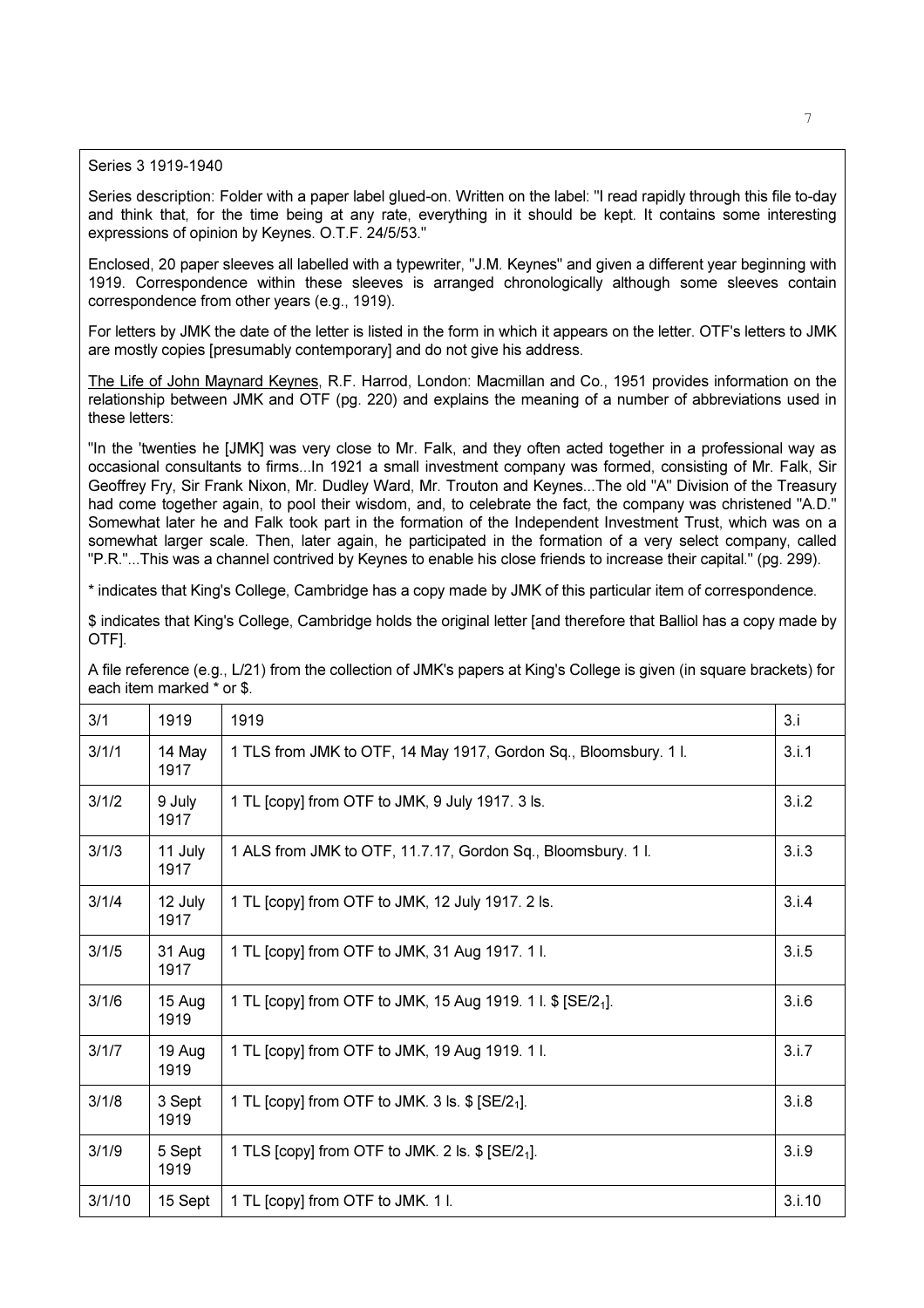|        | 1919            |                                                              |                  |
|--------|-----------------|--------------------------------------------------------------|------------------|
| 3/1/11 | 16 Sept<br>1919 | 1 ALS from JMK to OTF, Charleston. 1 l.                      | 3.i.11           |
| 3/1/12 | 20 Sept<br>1919 | 1 TLS [copy] from OTF to JMK. 3 ls. \$ [SE/2 <sub>1</sub> ]. | 3.i.12           |
| 3/1/13 | 17 Nov<br>1919  | 1 TLS [copy] from "H.A.S." [?] to JMK. 1 I.                  | 3.i.13           |
| 3/1/14 | 18 Dec<br>1919  | 1 TL [copy] from OTF to JMK. 1 I.                            | 3.i.14           |
| 3/1/15 | 19 Dec<br>1919  | 1 ALS from JMK to OTF, Gordon Sq., Bloomsbury. 11.           | 3.i.15           |
| 3/1/16 | 20 Dec<br>1919  | 1 TL [copy] from OTF to JMK. 1 I.                            | 3.i.16           |
| 3/2    | 1920            | 1920                                                         | 3.ii.            |
| 3/2/1  | 21 May<br>1917  | 1 line typed note on JMK [by OTF?],                          | 3.ii.1           |
| 3/2/2  | 14 Jan<br>1920  | 1 TL [copy] from OTF to JMK. 1 I.                            | 3.ii.2           |
| 3/2/3  | 9 Feb<br>1920   | 1 TLS from JMK to OTF, King's College, Cambridge. 11.        | 3.ii.3           |
| 3/2/4  | 4 June<br>1920  | 1 TL [copy] from OTF to JMK. 1 l. \$ [SE/1 <sub>1</sub> ].   | 3.ii.4           |
| 3/2/5  | 4 June<br>1920  | 1 TL [copy] from OTF to JMK. 1 l. \$ [SE/2 <sub>1</sub> ].   | 3.ii.5           |
| 3/2/6  | 30 July<br>1920 | 1 TL [copy] from OTF to JMK. 1 l. \$ [SE/1 <sub>1</sub> ].   | 3.ii.6           |
| 3/2/7  | 16 Nov<br>1920  | 1 TLS from JMK to OTF, King's College, Cambridge. 11.        | 3.ii.7           |
| 3/3    | 1921            | 1921                                                         | 3.iii            |
| 3/3/1  | 2 Sept<br>1921  | 1 TL [copy] from OTF to JMK. 2 ls. \$ [L/21].                | 3.iii.1          |
| 3/3/2  | 1 Sept<br>1921  | 1 ALS from JMK to OTF, Charleston. 1 I.                      | 3.iii.2          |
| 3/3/3  | 1 July<br>1921  | 1 TL [copy] from OTF to JMK. 1 l. \$ [SE/2 <sub>1</sub> ].   | 3.iii.3          |
| 3/3/4  | 30 June<br>1921 | 1 ALS from JMK to OTF, Gordon Sq., Bloomsbury. 1 l.          | 3.iii.4          |
| 3/4    | 1922            | 1922                                                         | 3.1 <sub>V</sub> |
| 3/4/1  | 28 Dec<br>1922  | 1 TL [copy] from OTF to JMK. 1 I.                            | 3.iv.1           |
| 3/4/2  | 24 Nov<br>1922  | 1 TL [copy] from OTF to JMK. 1 I.                            | 3.iv.2           |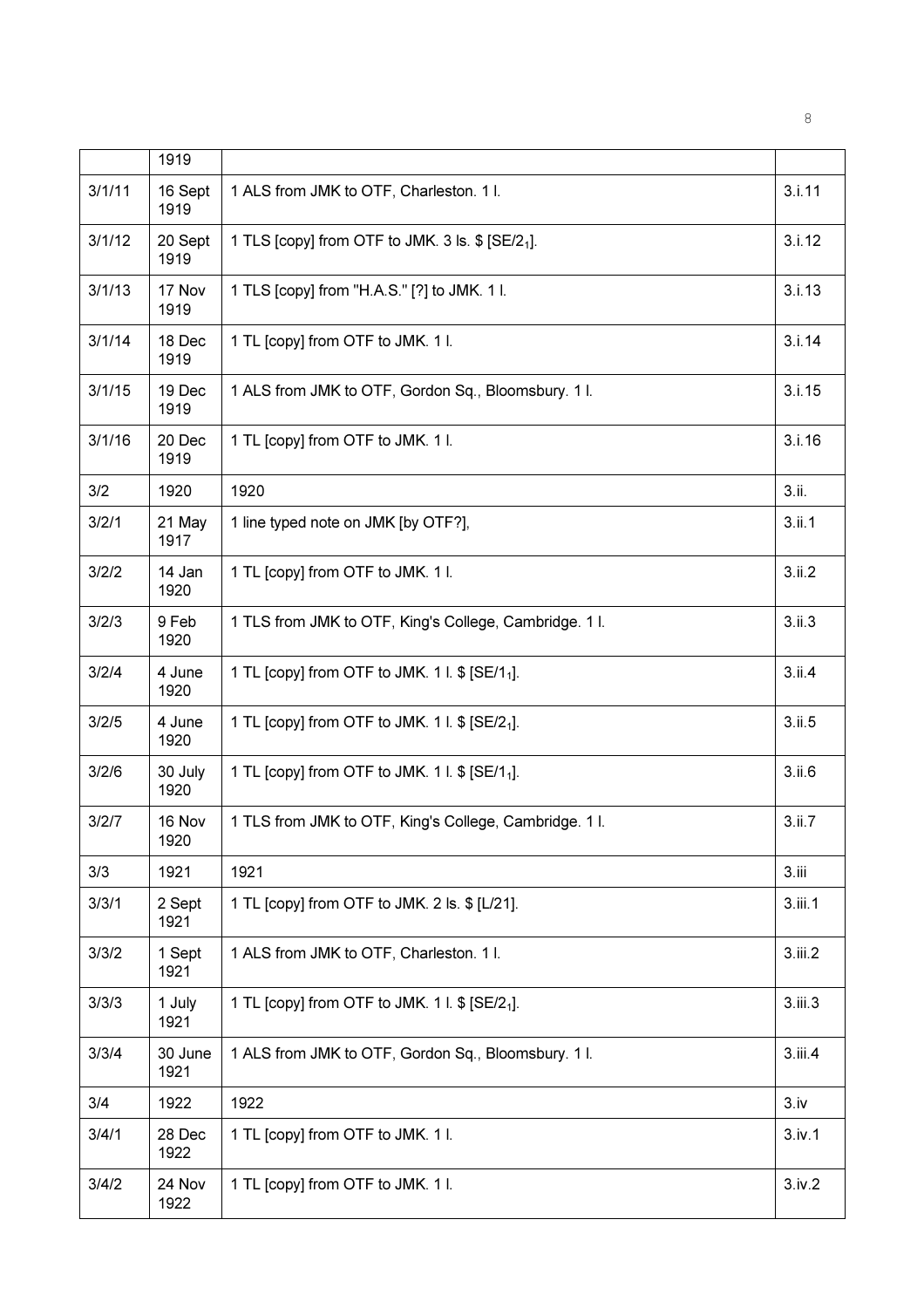| 3/4/3  | 27 July<br>1922     | 1 TLS from OTF to JMK, Cornhill, London. 1 I. With short signed note from JMK<br>to OTF, 28/7, written at the bottom. | 3.iv.3 |
|--------|---------------------|-----------------------------------------------------------------------------------------------------------------------|--------|
| 3/4/4  | 30 Mar<br>1922      | 1 TL [copy] from OTF to JMK, 3 ls                                                                                     | 3.iv.4 |
| 3/4/5  | 28 Mar<br>1922      | 1 ALS from JMK to OTF, Gordon Sq., Bloomsbury. 11.                                                                    | 3.iv.5 |
| 3/4/6  | 4 Mar<br>1922       | 1 ALS from JMK to OTF, King's College, Cambridge. 1 I.                                                                | 3.iv.6 |
| 3/4/7  | 10 Jan<br>1922      | 1 TL [copy] from OTF to JMK. 1 I.                                                                                     | 3.iv.7 |
| 3/4/8  | 9 Jan<br>1922       | 1 TLS from JMK to OTF, Gordon Sq., Bloomsbury. 11.                                                                    | 3.iv.8 |
| 3/4/9  | 4 Jan<br>1922       | 1 TL [copy] from OTF to JMK. 1 I.                                                                                     | 3.iv.9 |
| 3/5    | 1923                | 1923                                                                                                                  | 3.5    |
| 3/5/1  | 10 Dec<br>1923      | 1 TL [copy] from OTF to JMK. 1 I.                                                                                     | 3.v.1  |
| 3/5/2  | 6 Dec<br>1923       | 1 TL [copy] from OTF to JMK. 1 l. \$ [SE/2 <sub>3</sub> ].                                                            | 3.v.2  |
| 3/5/3  | 26 Nov<br>1923      | 1 TL [copy] from OTF to JMK. 1 I.                                                                                     | 3.v.3  |
| 3/5/4  | 5 Nov<br>1923       | 1 TL [copy] from OTF to JMK. 1 I.                                                                                     | 3.v.4  |
| 3/5/5  | 4 Nov<br>1923       | 1 ALS from JMK to OTF, King's College, Cambridge. 1 I.                                                                | 3.v.5  |
| 3/5/6  | 16 Oct<br>1923      | 1 TL [copy] from OTF to JMK. 1 I.                                                                                     | 3.v.6  |
| 3/5/7  | 12 Oct<br>1923      | 1 ALS from JMK to OTF, Gordon Sq., Bloomsbury. 11.                                                                    | 3.v.7  |
| 3/5/8  | 5 Sept<br>1923      | 1 TL [copy] from OTF to JMK. 2 ls.                                                                                    | 3.v.8  |
| 3/5/9  | 17 July<br>1923     | 1 TL [copy] from OTF to JMK. 1 I.                                                                                     | 3.v.9  |
| 3/5/10 | 21 June<br>1923     | 1 TL [copy] from OTF to JMK. 1 I.                                                                                     | 3.v.10 |
| 3/5/11 | 17 Apr<br>1923      | 1 TL [copy] from OTF to JMK. 1 I.                                                                                     | 3.v.11 |
| 3/5/12 | 12 Mar<br>1923      | 1 TL [copy] from OTF to JMK. 1 I.                                                                                     | 3.v.12 |
| 3/5/13 | 10th<br>Mar<br>1923 | 1 TLS from JMK to OTF, Gordon Sq., London. 1 I.                                                                       | 3.v.13 |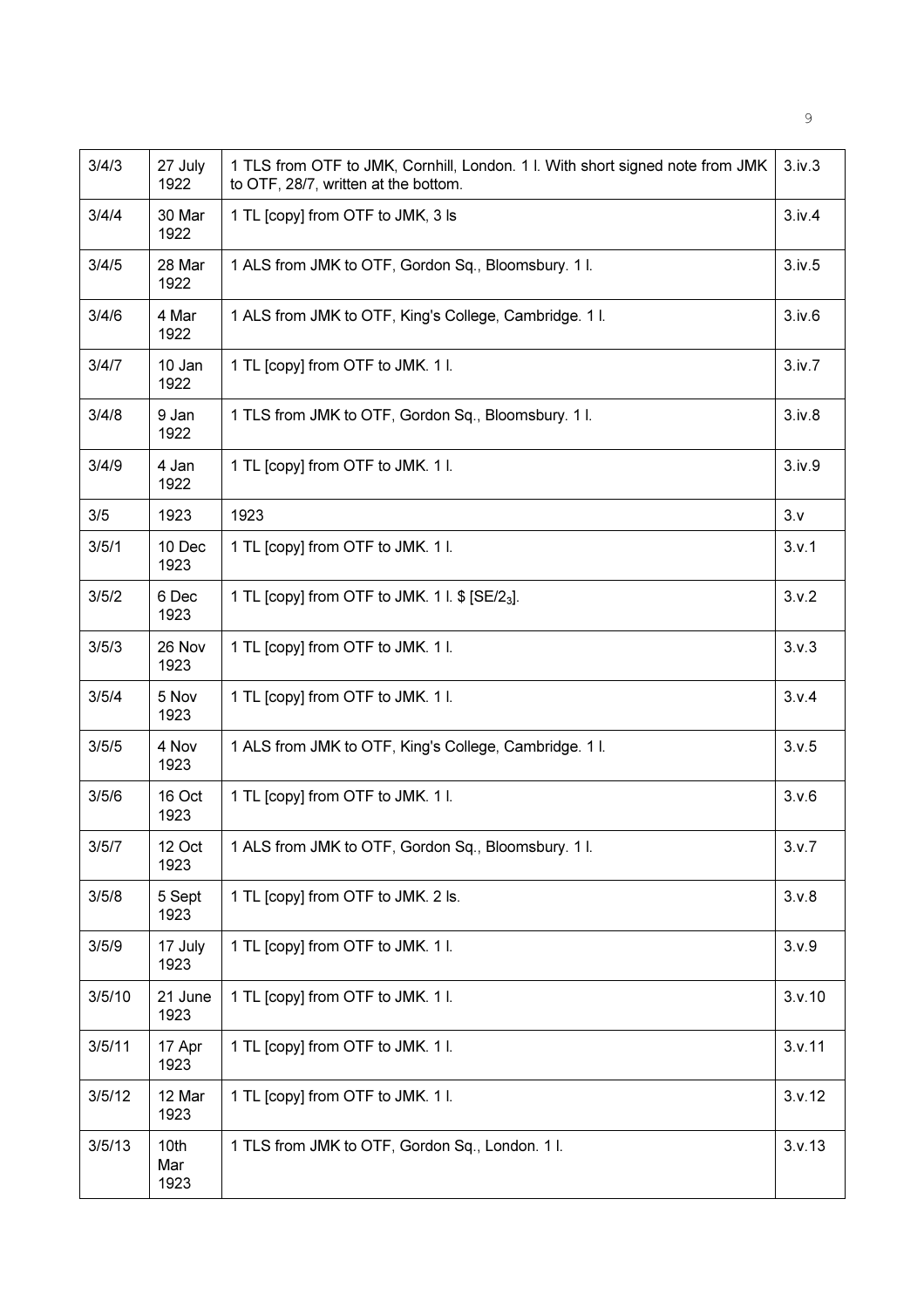| 3/5/14 | 15 Feb<br>1923  | 1 TL [copy] from OTF to JMK. 1 l.                                                                                 | 3.v.14         |
|--------|-----------------|-------------------------------------------------------------------------------------------------------------------|----------------|
| 3/5/15 | 9 Feb<br>1923   | 1 APS from JMK to OTF, King's College, Cambridge.                                                                 | 3.v.15         |
| 3/6    | 1924            | 1924                                                                                                              | 3. vi          |
| 3/6/1  | 24 Oct<br>1924  | 1 TLS from OTF to JMK, Cornhill, London. 1 l. With a signed note from JMK to<br>OTF, 26/10 written at the bottom. | 3.vi.1         |
| 3/6/2  | 7 July<br>1924  | 1 TL [copy] from OTF to JMK. 1 I.                                                                                 | 3.vi.2         |
| 3/6/3  | 6 July<br>1924  | 1 ALS from JMK to OTF, Gordon Sq., Bloomsbury. 1 l.                                                               | 3. vi.3        |
| 3/6/4  | 13 June<br>1924 | 1 ALS from JMK to OTF, King's College, Cambridge. 11.                                                             | 3. vi.4        |
| 3/6/5  | 5 June<br>1924  | 1 APS from JMK to OTF, King's College, Cambridge                                                                  | 3.vi.5         |
| 3/6/6  | 22 Feb<br>1924  | [Copy of] telegramme from OTF to JMK. 1 I.                                                                        | 3. vi.6        |
| 3/6/7  | 19 Feb<br>1924  | 1 TL [copy] from unknown [secretary of OTF?] to JMK. 1 I.                                                         | 3. vi. 7       |
| 3/6/8  | 18 Feb<br>1924  | 1 TLS from OTF to JMK. 11.                                                                                        | 3. vi.8        |
| 3/6/9  | <b>ND</b>       | 1 APS, "Tues," King's College, Cambridge.                                                                         | 3.vi.9         |
| 3/6/10 | 16 Feb<br>1924  | 1 APS from JMK to OTF, King's College, Cambridge                                                                  | 3.vi.10        |
| 3/7    | 1925            | 1925                                                                                                              | 3.vii.         |
| 3/7/1  | 3rd Nov<br>1925 | 1 TLS from JMK to OTF, King's College, Cambridge. 2 ls. * [L/25].                                                 | 3.vii.1        |
| 3/8    | 1926            | 1926                                                                                                              | 3.viii         |
| 3/8/1  | 22 Mar<br>1926  | 1 TL [copy] from OTF to JMK. 1 l.                                                                                 | 3.viii.1       |
| 3/8/2  | 15 Mar<br>1926  | 1 TL [copy] from OTF to JMK. 2 ls.                                                                                | 3.viii.2       |
| 3/8/3  | 23 Feb<br>1926  | 1 ALS from JMK to OTF, Gordon Sq., Bloomsbury. 11.                                                                | 3.viii.3       |
| 3/8/4  | 16 Feb<br>1926  | 1 TL [copy] from OTF to JMK. 1 l. * [L/26].                                                                       | $3.$ viii. $4$ |
| 3/8/5  | 15 Feb<br>1926  | 1 ALS from JMK to OTF, King's College, Cambridge. 11.                                                             | 3.viii.5       |
| 3/8/6  | 8 Jan<br>1926   | 1 TLS [copy] from "H.A.S." [?] to JMK. 1 I.                                                                       | 3.viii.6       |
| 3/8/7  | 12 Aug          | 1 ALS from JMK to "Rupert" [?], Oaklands, Iford, Lewes. 1 I.                                                      | 3.viii.7       |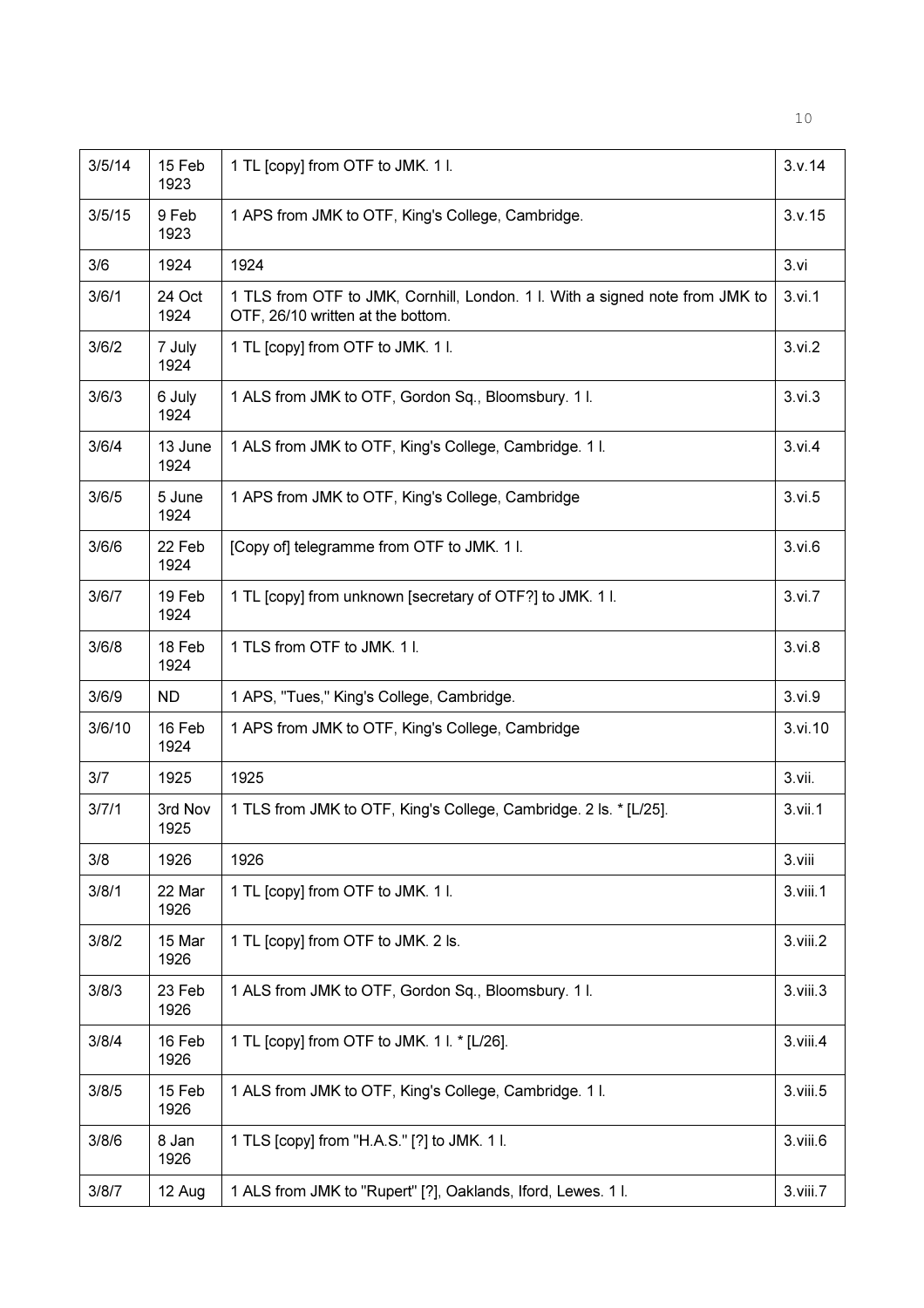|        | 1926                     |                                                                                                                                           |         |
|--------|--------------------------|-------------------------------------------------------------------------------------------------------------------------------------------|---------|
| 3/9    | 1927                     | 1927                                                                                                                                      | 3.1x    |
| 3/9/1  | 22nd<br>Nov,<br>1927     | 1 TLS from JMK to OTF, Gordon Sq., Bloomsbury. 11.                                                                                        | 3.ix.1  |
| 3/9/2  | 9 Oct<br>1927            | 1 ALS from JMK to OTF, King's College, Cambridge. 11.                                                                                     | 3.1x.2  |
| 3/9/3  | 4 Oct<br>1927            | 1 TL [copy] from OTF to JMK. 1 I.                                                                                                         | 3.1x.3  |
| 3/9/4  | 9 May<br>1927            | 1 TL [copy] from OTF to JMK. 1 I                                                                                                          | 3.ix.4  |
| 3/9/5  | 8 May<br>1927            | 1 ALS from JMK to OTF, King's College, Cambridge. 11.                                                                                     | 3.ix.5  |
| 3/9/6  | 18 Mar<br>1927           | 1 TLS from JMK to OTF. Gordon Sq., Bloomsbury. 11.                                                                                        | 3.ix.6  |
| 3/9/7  | 18 Feb<br>1927           | 1 TL [copy] from OTF to JMK. 1 I.                                                                                                         | 3.1x.7  |
| 3/9/8  | 18 Feb<br>1927           | 1 TL [copy] from OTF to JMK. 1 l.                                                                                                         | 3.ix.8  |
| 3/9/9  | 14 Feb<br>1927           | 1 TL [copy] from OTF to JMK. 1 I.                                                                                                         | 3.ix.9  |
| 3/9/10 | $11 - 12$<br>Feb<br>1927 | 1 TLS from OTF to JMK, Cornhill, London. 1 l. With signed note by JMK to OTF,<br>12.2.27 at the bottom.                                   | 3.ix.10 |
| 3/10   | 1928                     | 1928                                                                                                                                      | 3.x     |
| 3/10/1 | 8 Jan<br>1928            | 1 ALS from JMK to OTF, Gordon Sq., Bloomsbury. 11.                                                                                        | 3.x.1   |
| 3/10/2 | 14 Feb<br>1928           | 1 TL [copy] from OTF to JMK. 1 I.                                                                                                         | 3.x.2   |
| 3/10/3 | Prob<br>1928             | Unsigned note [probably by Mordaunt Gore Booth (Balliol 1897)]. Re suggested<br>dates for OTF to speak to Eton College Political Society. | 3.x.3   |
| 3/10/4 | 20 Mar<br>1928           | 1 TLS from JMK to OTF, Gordon Sq., Bloomsbury. 2 ls. * [NM/1 <sub>4</sub> ].                                                              | 3.x.4   |
| 3/10/5 | 28 June<br>1928          | 1 TLS from JMK to OTF, Gordon Sq., Bloomsbury. 3 ls. [with newspaper<br>cutting]. * [C/1].                                                | 3.x.5   |
| 3/10/6 | 17 Aug<br>1928           | 1 ALS from JMK to OTF, Tilton, Firle, Sussex. 11.                                                                                         | 3.x.6   |
| 3/10/7 | 20 Sept<br>1928          | 1 TL [copy] from OTF to JMK. 1 l.                                                                                                         | 3.x.7   |
| 3/10/8 | 22 Sept<br>1928          | 1 ALS from JMK to OTF, Tilton, Firle, Sussex. 1 I. With 2 pp. 'Memo on Rubber,'<br>by JMK, Sept 22, 1928.                                 | 3.x.8   |
| 3/10/9 | 27 Sept                  | 1 TLS from OTF to JMK, Bishopsgate, London. 1 I. With a signed note from                                                                  | 3.x.9   |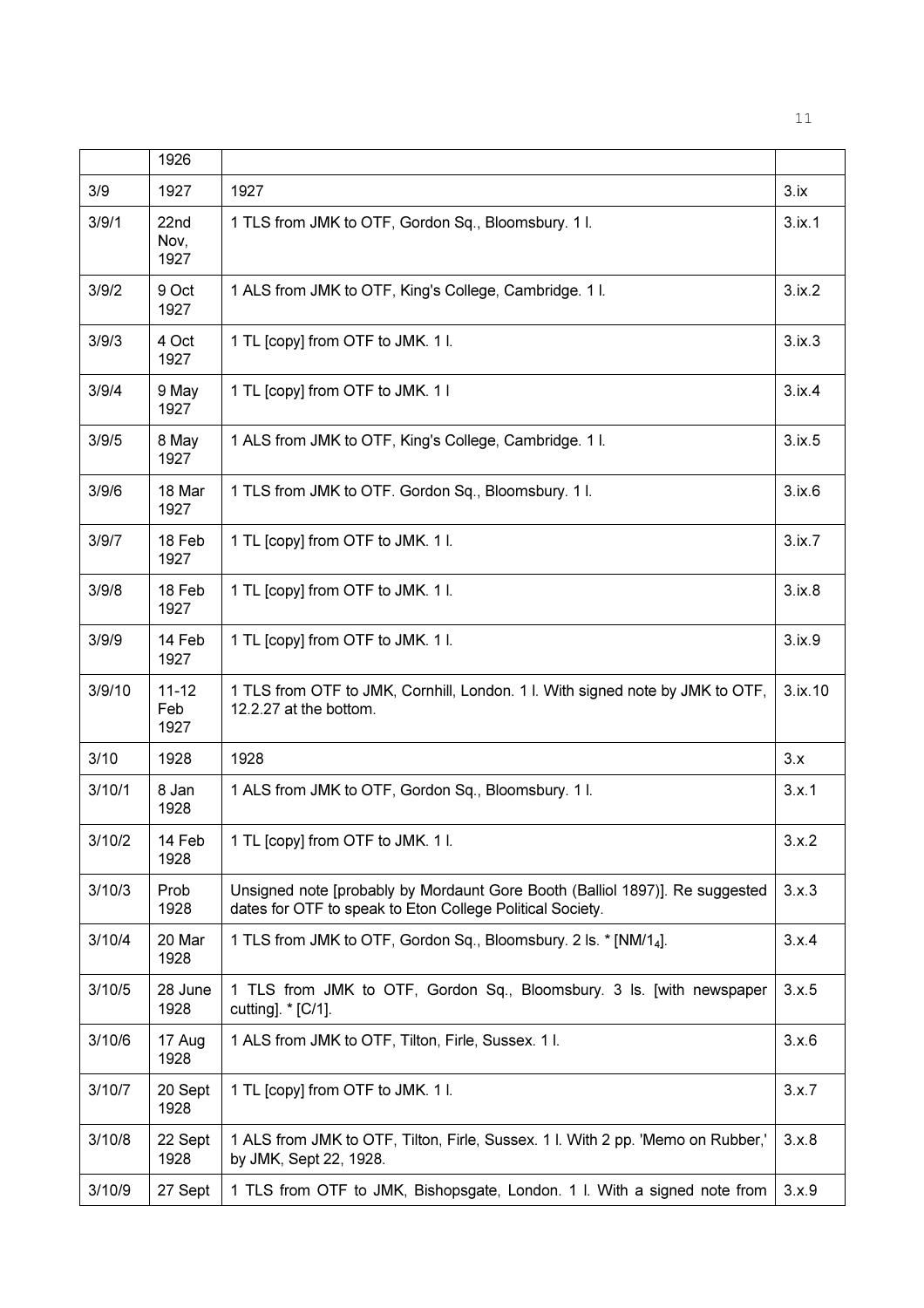|         | 1928                   | JMK to OTF, 29.9.28, at the bottom.                                                                            |         |
|---------|------------------------|----------------------------------------------------------------------------------------------------------------|---------|
| 3/10/10 | 24 Sept<br>1928        | 1 TL [copy] from OTF to JMK. 1 I.                                                                              | 3.x.10  |
| 3/11    | 1929                   | 1929                                                                                                           | 3.xi    |
| 3/11/1  | 22 Nov<br>1929         | 1 TLS from OTF to JMK, Bishopsgate, London. 1 l. With signed note from JMK<br>to OTF, 24.11.29, at the bottom. | 3.xi.1  |
| 3/11/2  | 14 Nov<br>1929         | 1 TL [copy] from OTF to JMK. 1 l. * [PR/].                                                                     | 3.xi.2  |
| 3/11/3  | 13 Nov<br>1929         | 1 TLS from JMK to OTF, Gordon Sq., Bloomsbury. 11.                                                             | 3.xi.3  |
| 3/11/4  | 30 Sept<br>1929        | 1 TL [copy] from OTF to JMK. 1 l.                                                                              | 3.xi.4  |
| 3/11/5  | 27 Sept<br>1929        | 1 ALS from JMK to OTF, Tilton, Firle, Sussex. 11.                                                              | 3.xi.5  |
| 3/11/6  | 4 June<br>1929         | 1 TLS from JMK to OTF, Gordon Sq., Bloomsbury. 11.                                                             | 3.xi.6  |
| 3/11/7  | 18 Feb<br>1929         | 1 TL [copy] from OTF to JMK. 1 l.                                                                              | 3.xi.7  |
| 3/11/8  | 12 Feb<br>1929         | 1 TLS from JMK to OTF, Gordon Sq., Bloomsbury. 11.                                                             | 3.xi.8  |
| 3/11/9  | 10 Jan<br>1928         | 1 TL [copy] from OTF to JMK. 1 I. * [?PR/1. King's list a letter dated "10.1.29"].                             | 3.xi.9  |
| 3/11/10 | 9 Jan<br>1929          | 1 TLS from JMK to OTF, Gordon Sq., Bloomsbury. 2 ls. * [PR/].                                                  | 3.xi.10 |
| 3/11/11 | 7 Jan<br>1929          | 1 TL [copy] from OTF to JMK. 1 I. * [?PR/. King's list a letter dated "presumably<br>7.1.28 1929].             | 3.xi.11 |
| 3/11/12 | 4 Jan<br>1929          | 1 TLS from JMK to OTF, Gordon Sq., Bloomsbury. 2 ls. * [PR/].                                                  | 3.xi.12 |
| 3/12    | 1930-<br>1931,<br>1937 | OTF correspondence with JM Keynes                                                                              | 3.xii.  |
| 3/12/1  | 15 Aug<br>1930         | 1 TL [copy] from OTF to JMK. 2 ls.                                                                             | 3.xii.1 |
| 3/12/2  | 14 Aug<br>1930         | 1 TL [copy] from OTF to JMK. 1 I.                                                                              | 3.xii.2 |
| 3/12/3  | 16 Aug<br>1930         | 1 ALS from JMK to OTF, Tilton, Firle, Sussex. 1 I.                                                             | 3.xii.3 |
| 3/12/4  | 18 Aug<br>1930         | 1 TL [copy] from OTF to JMK. 1 I.                                                                              | 3.xii.4 |
| 3/12/5  | 22 Aug<br>1930         | 1 TL [copy] from OTF to JMK. 1 I.                                                                              | 3.xii.5 |
| 3/12/6  | 22 Sept                | 1 TL [copy] from OTF to JMK. 1 I.                                                                              | 3.xii.6 |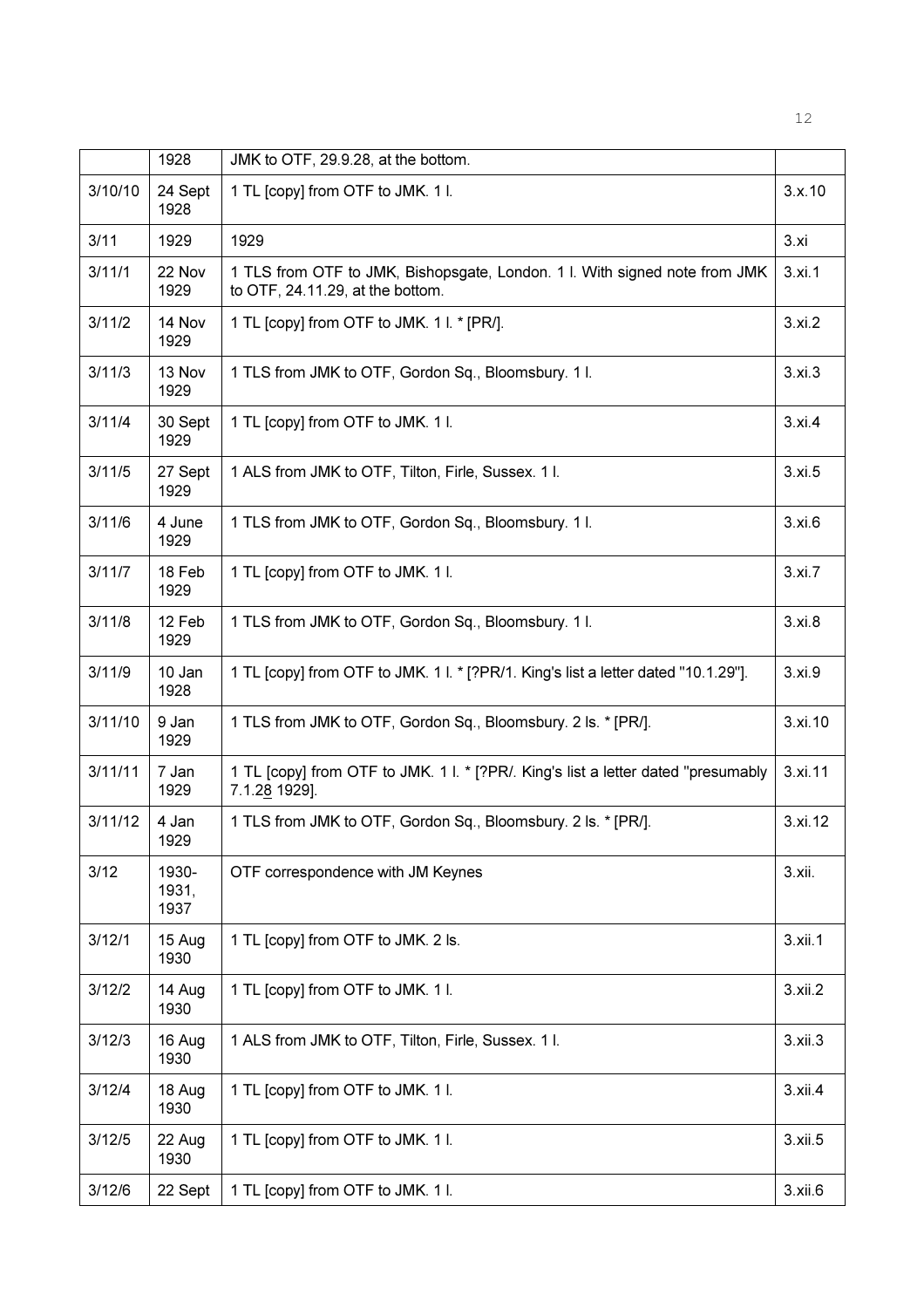|         | 1930            |                                                                                                           |           |
|---------|-----------------|-----------------------------------------------------------------------------------------------------------|-----------|
| 3/12/7  | 2 Oct<br>1930   | 1 TL [copy] from OTF to JMK. 1 I.                                                                         | 3.xii.7   |
| 3/12/8  | 9 Oct<br>1930   | 1 TL [copy] from OTF to JMK. 1 I.                                                                         | 3.xii.8   |
| 3/12/9  | 23 Oct<br>1930  | 1 TL [copy] from OTF to JMK. 2 ls.                                                                        | 3.xii.9   |
| 3/12/10 | 17 Dec<br>1930  | 1 TL [copy] from OTF to JMK. 1 I.                                                                         | 3.xii.10  |
| 3/12/11 | 18 Dec<br>1930  | 1 TLS from JMK to OTF, Gordon Sq., Bloomsbury. 11.                                                        | 3.xii.11  |
| 3/13    | 1931            | 1931                                                                                                      | 3.xiii    |
| 3/13/1  | 7 Dec<br>1931   | 1 TL [copy] from OTF to JMK. 1 I.                                                                         | 3.xiii.1  |
| 3/13/2  | 23 Nov<br>1931  | 1 TL [copy] from OTF to JMK. 1 I.                                                                         | 3.xiii.2  |
| 3/13/3  | 20 Nov<br>1931  | 1 TLS from JMK to OTF, Gordon Sq., Bloomsbury. 11.                                                        | 3.xiii.3  |
| 3/13/4  | 19 Nov<br>1931  | 1 TL [copy] from OTF to JMK. 1 I.                                                                         | 3.xiii.4  |
| 3/13/5  | 3 Oct<br>1931   | 1 TL [copy] from OTF to JMK. 1 I. With typescript copy of a letter received by<br>OTF, 3 Oct 1931. 11.    | 3.xiii.5  |
| 3/13/6  | 18 Sept<br>1931 | 1 ALS from JMK to OTF, Tilton, Firle, Sussex. 1 I. [With 4 typescript copies of<br>this letter].          | 3.xiii.6  |
| 3/13/7  | 7 Sept<br>1931  | 1 TL [copy] from OTF to JMK. 1 I.                                                                         | 3.xiii.7  |
| 3/13/8  | 7 Sept<br>1931  | 1 ALS from JMK to OTF, 7.9.31, Tilton, Firle, Sussex. 1 I. * [11C/1].                                     | 3.xiii.8  |
| 3/13/9  | 3 Sept<br>1931  | 1 ALS from JMK to OTF, 3.9.31, Tilton, Firle, Sussex. 2 Is. [With 3 typescript<br>copies of this letter]. | 3.xiii.9  |
| 3/13/10 | 17 Aug<br>1931  | 1 ALS from JMK to OTF, 17.8.31, Tilton, Firle, Sussex. 1 I.                                               | 3.xiii.10 |
| 3/13/11 | 13 Aug<br>1931  | 1 TL [copy] from OTF to JMK. 2 ls.                                                                        | 3.xiii.11 |
| 3/13/12 | 12 Aug<br>1931  | 1 TLS from JMK to OTF, Gordon Sq., Bloomsbury. 11.                                                        | 3.xiii.12 |
| 3/13/13 | 12 Aug<br>1931  | 1 TL [copy] from OTF to JMK. 1 I.                                                                         | 3.xiii.13 |
| 3/13/14 | 7 Aug<br>1931   | 1 TL [copy] from OTF to JMK. 2 ls.                                                                        | 3.xiii.14 |
| 3/13/15 | 5 Aug<br>1931   | 1 ALS from JMK to OTF, Tilton, Firle, Sussex. 11.                                                         | 3.xiii.15 |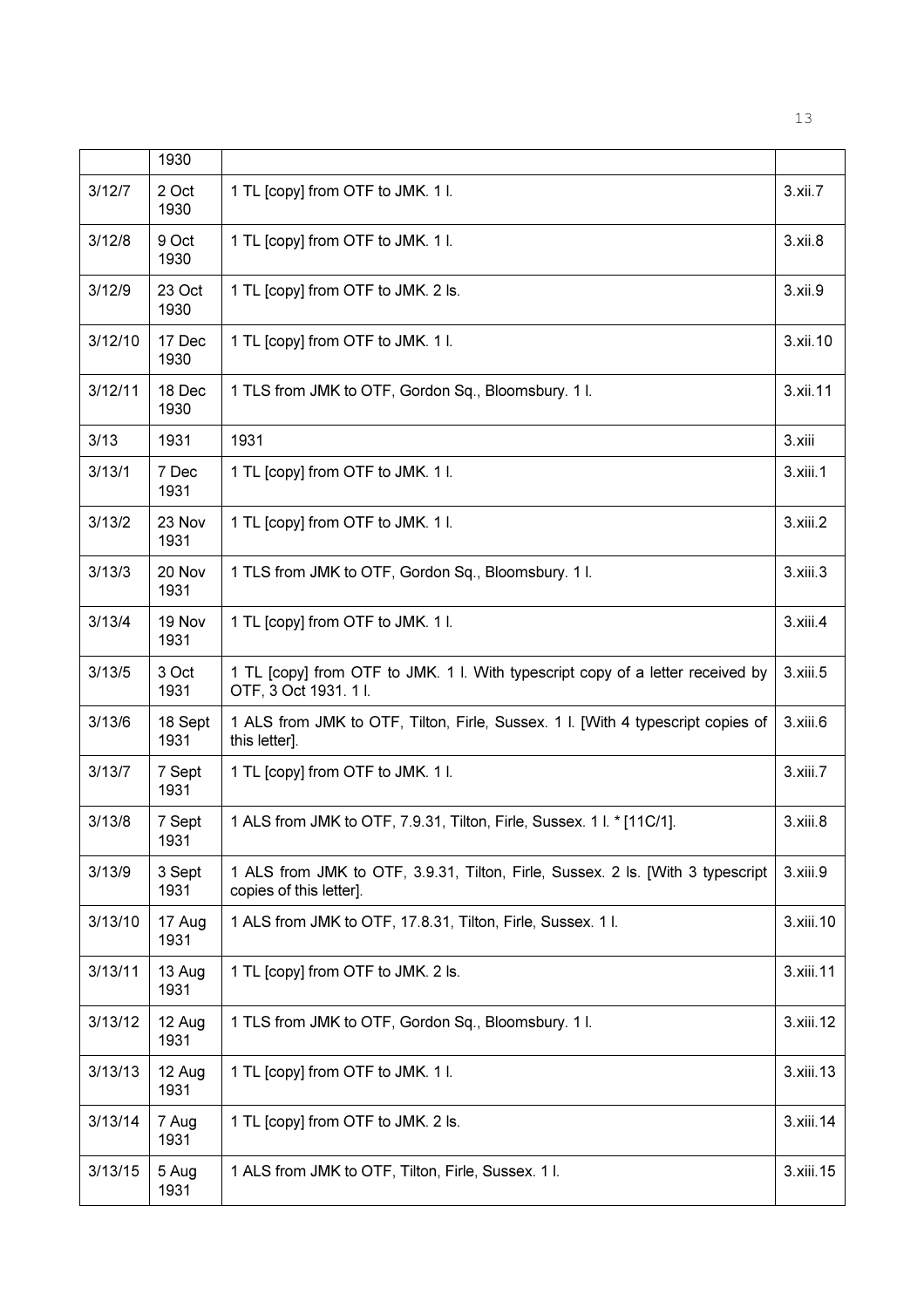| 3/13/16 | 27 June<br>1931     | Note from "L.A.C." [?] probably to OTF. 1 l.                                                                                             | 3.xiii.16     |
|---------|---------------------|------------------------------------------------------------------------------------------------------------------------------------------|---------------|
| 3/13/17 | 27 June<br>1937     | Western Union Cablegram from JMK to OTF, Chicago. 3 ls.                                                                                  | 3.xiii.17     |
| 3/13/18 | 24 June<br>1931     | Western Union Cablegram from JMK to OTF, Chicago. 1 I.                                                                                   | 3.xiii.18     |
| 3/13/19 | 2 Apr<br>1931       | 1 TL [copy] from OTF to JMK. 1 I.                                                                                                        | 3.xiii.19     |
| 3/13/20 | 12 Feb<br>1931      | 1 TL [copy] from OTF to JMK. 1 l. \$ [NM/1 <sub>5</sub> ].                                                                               | 3.xiii.20     |
| 3/13/21 | 12 Feb<br>1931      | 1 TL [copy] from OTF to JMK. 1 l.                                                                                                        | 3.xiii.21     |
| 3/13/22 | 9 Jan<br>1931       | 1 TL [copy] from OTF to JMK. 1 I.                                                                                                        | 3.xiii.22     |
| 3/14    | 1932                | 1932                                                                                                                                     | 3.xiv         |
| 3/14/1  | 12 Aug<br>1932      | 1 TL [copy] from OTF to JMK. 1 l. [with a short note by OTF].                                                                            | 3. xiv.1      |
| 3/14/2  | 10th<br>Aug<br>1932 | 1 TLS from JMK to OTF, Tilton, Firle, Sussex. 11.                                                                                        | 3. xiv.2      |
| 3/14/3  | 2 Aug<br>1932       | 1 TL [copy] from OTF to JMK. 1 I.                                                                                                        | 3.xiv.3       |
| 3/14/4  | 9 May<br>1932       | 1 TL [copy] from OTF to JMK. 1 l. \$ [NM/1 <sub>5</sub> ].                                                                               | 3.xiv.4       |
| 3/14/5  | 2 May<br>1932       | 1 TL [copy] from OTF to JMK. 1 I.                                                                                                        | 3. xiv.5      |
| 3/14/6  | 17 Mar<br>1932      | 1 TL [copy] from OTF to JMK. 1 l. \$ [11C/1].                                                                                            | 3.xiv.6       |
| 3/14/7  | 5 Mar<br>1932       | 1 TL [copy] from OTF to JMK. 1 l.                                                                                                        | 3.xiv.7       |
| 3/15    | 1933                | 1933                                                                                                                                     | 3.xv          |
| 3/15/1  | 16 May<br>1933      | Signed note from JMK to OTF. 1 I. [on a sheet of paper bearing OTF's<br>Bishopsgate address and "With the Compliments of Mr O.T. Falk"]. | 3.xv.1        |
| 3/15/2  | 18 May<br>1933      | 1 TLS [copy] from "L.A.C." [(?) on behalf of OTF] to JMK. 1 l.                                                                           | 3.xv.2        |
| 3/15/3  | 10 May<br>1933      | 1 TL [copy] from OTF to JMK. 1 l.                                                                                                        | 3.xv.3        |
| 3/15/4  | 21 Mar<br>1933      | 1 TL [copy] from OTF to JMK. 1 l.                                                                                                        | 3.xv.4        |
| 3/16    | 1934                | 1934                                                                                                                                     | 3.xvi         |
| 3/16/1  | 27 Dec<br>1934      | 1 TL [copy] from OTF to JMK. 1 l.                                                                                                        | $3.$ xvi $.1$ |

14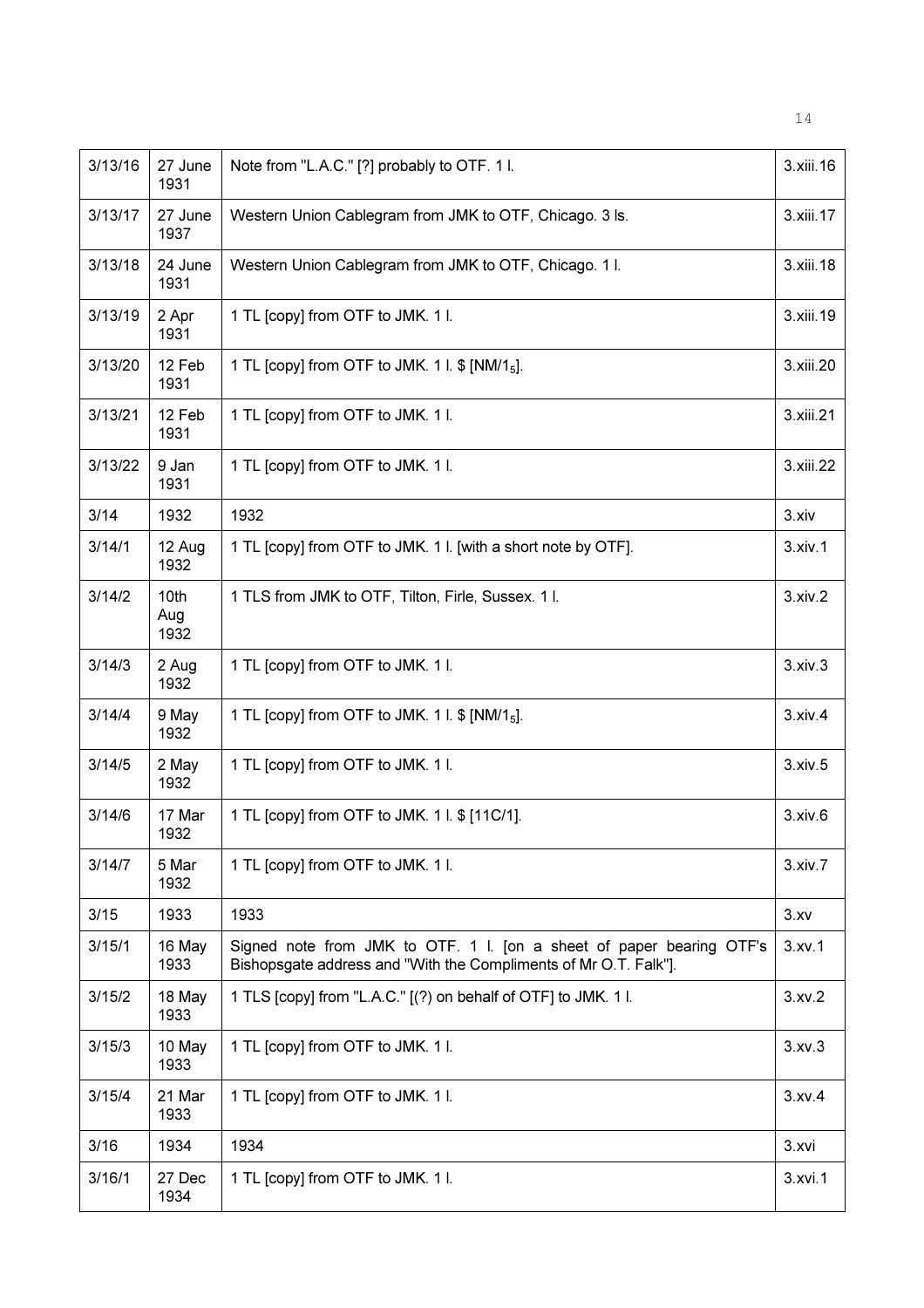| 3/16/2 | 25 Dec<br>1934 | 'Investment Policy' by OTF. 5 pp. of typescript.                                                                                                                                                                | 3.xvi.2        |
|--------|----------------|-----------------------------------------------------------------------------------------------------------------------------------------------------------------------------------------------------------------|----------------|
| 3/17   | 1935           | 1935                                                                                                                                                                                                            | 3.xvii         |
| 3/17/1 | 29 Oct<br>1935 | 1 TL [copy] from OTF to JMK. 1 I.                                                                                                                                                                               | 3.xvii.1       |
| 3/17/2 | 16 Oct<br>1935 | 1 TLS from JMK to OTF, Gordon Sq., Bloomsbury. 1 l. With TLS [copy] from<br>JMK to C.R.V. Coutts, Oct 16th, 1935. 3 ls. * [L/35].                                                                               | 3.xvii.2       |
| 3/17/3 | 15 Oct<br>1935 | 1 TL [copy] from OTF to JMK. 1 l. \$ [L/35].                                                                                                                                                                    | 3.xvii.3       |
| 3/18   | 1936           | 1936                                                                                                                                                                                                            | 3.xviii        |
| 3/18/1 | 29 Oct<br>1936 | 1 TL [copy] from OTF to JMK. 1 I.                                                                                                                                                                               | 3.xviii.1      |
| 3/18/2 | 27 Oct<br>1936 | 1 TL [copy] from OTF to JMK. 1 l.                                                                                                                                                                               | 3.xviii.2      |
| 3/18/3 | 7 July<br>1936 | 1 TLS from OTF to JMK, Old Jewry, London. 1 l. With signed note from JMK to<br>OTF, 10/7/36, written at the bottom.                                                                                             | 3.xviii.3      |
| 3/18/4 | 3 July<br>1936 | 1 TL [copy] from OTF to JMK. 1 l.                                                                                                                                                                               | 3.xviii.4      |
| 3/18/5 | 2 July<br>1936 | 1 TLS from JMK to OTF, Gordon Sq., Bloomsbury. 11.                                                                                                                                                              | 3.xviii.5      |
| 3/18/6 | 1 July<br>1936 | 1 TL [copy] from OTF to JMK, July 1st, 1936. 1 l.                                                                                                                                                               | 3.xviii.6      |
| 3/18/7 | 2 Feb<br>1936  | 1 TL [copy] from OTF to JMK, Pitt House, Ashford Hill, Berks. 2 ls.                                                                                                                                             | 3.xviii.7      |
| 3/19   | 1936-<br>1938  | 1937                                                                                                                                                                                                            | 3.xix          |
| 3/19/1 | 5 Sept<br>1938 | 1 TLS from JMK to OTF, Sept 5th, 1938, Tilton, Firle, Sussex. 2 Is. [With 'The<br>Policy of Government Storage of Foodstuffs and Raw materials,' by JMK from<br>The Economic Journal, Sept 1938 (pp. 449-460)]. | $3. x$ ix.1    |
| 3/19/2 | 29 Nov<br>1937 | 1 TL [copy] from OTF to JMK. 1 l. \$ [NM/1 <sub>6</sub> ].                                                                                                                                                      | 3.xix.2        |
| 3/19/3 | 27 Nov<br>1937 | 1 TL [copy] from JMK to OTF, Nov 27th, 1937. 11.                                                                                                                                                                | $3. x i x.3$   |
| 3/19/4 | 16 Nov<br>1937 | [3 copies of] TL from JMK to Recknell, 16th Nov 1937. 1 l.                                                                                                                                                      | $3. x$ ix. $4$ |
| 3/19/5 | 15 Nov<br>1937 | 1 TL [copy] from OTF to JMK. 2 ls. $$ [NM/16]$ .                                                                                                                                                                | $3. x$ ix. $5$ |
| 3/19/6 | 13 Nov<br>1937 | 1 TL [copy] from JMK to OTF, Tilton, Firle, Sussex. 1 I.                                                                                                                                                        | 3.xix.6        |
| 3/19/7 | 4 Jan<br>1937  | 1 TL [copy] from OTF to JMK. 1 I.                                                                                                                                                                               | 3.xix.7        |
| 3/19/8 | 29 Dec         | 1 TL [copy] from OTF's secretary [unknown] to JMK, 1 l.                                                                                                                                                         | 3.xix.8        |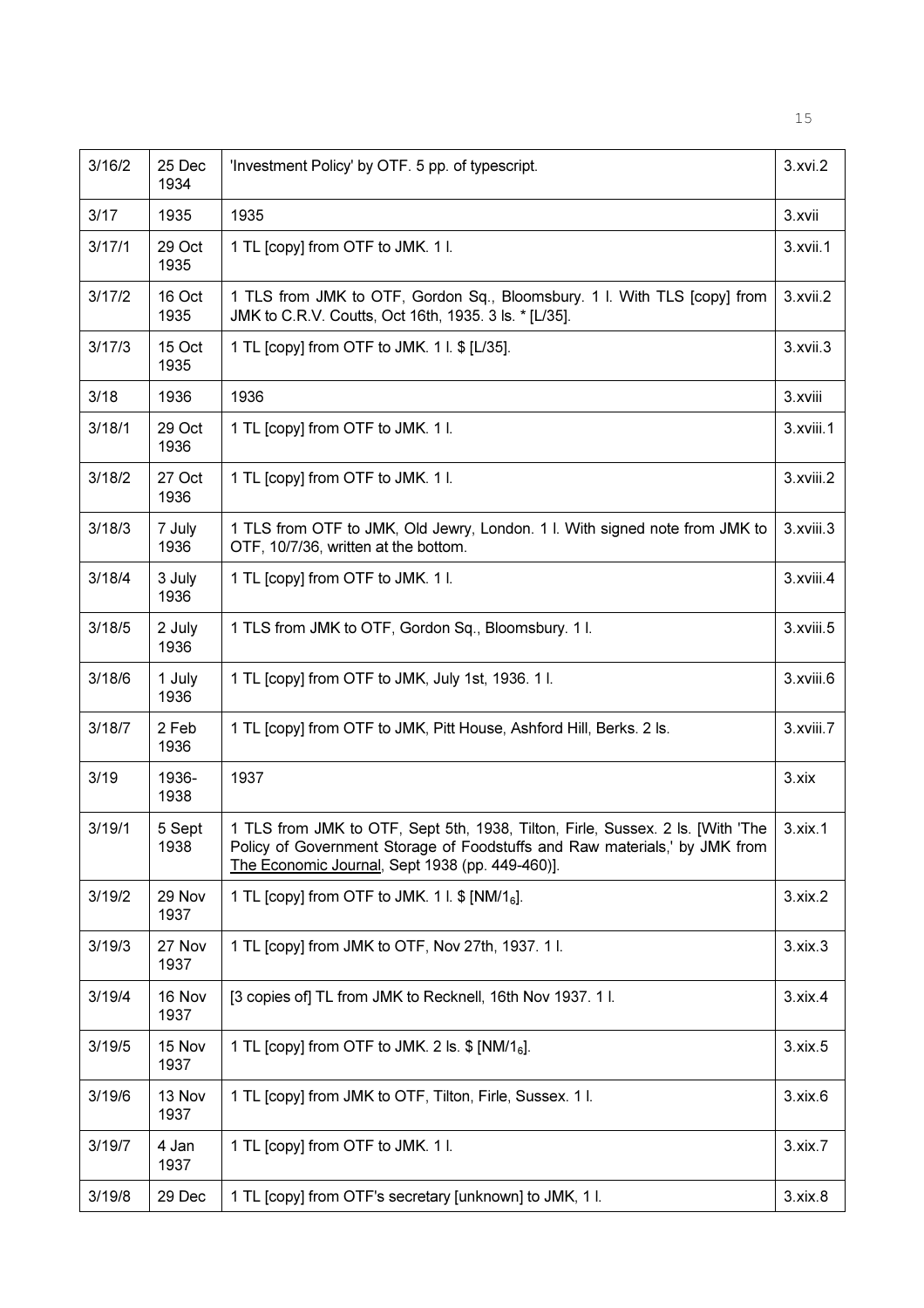|         | 1936           |                                                                                                                                                                                                                          |         |
|---------|----------------|--------------------------------------------------------------------------------------------------------------------------------------------------------------------------------------------------------------------------|---------|
| 3/19/9  | 22 Dec<br>1936 | 1 TLS from JMK to OTF, Dec 22, 1936, Tilton, Firle, Sussex, 1 l.                                                                                                                                                         | 3.xix.9 |
| 3/19/10 | Nov<br>1937    | Typed extracts from letters between JMK and OTF, November 1937.                                                                                                                                                          |         |
| 3/20    | 1940           | 1940                                                                                                                                                                                                                     | 3.xx    |
| 3/20/1  | 19 Feb<br>1940 | 1 TLS from JMK to OTF, King's College, Cambridge. 11.                                                                                                                                                                    | 3.xx.1  |
| 3/20/2  | 20 Feb<br>1940 | 1 TL [copy] from OTF to JMK. 1 I.                                                                                                                                                                                        | 3.xx.2  |
| 3/20/3  | 16 Feb<br>1940 | 1 TL [copy] from OTF to JMK. 1 I.                                                                                                                                                                                        | 3.xx.3  |
| 3/20/4  | 22 Feb<br>1940 | 1 TLS from JMK to OTF, King's College, Cambridge. 11.                                                                                                                                                                    | 3.xx.4  |
| 4       | 1940s          | Papers relating to Robert Boothby MP; all returned to the depositor, 191,<br>replaced by photocopies.                                                                                                                    | 4       |
| 4/1     | ND.            | 2 ALS, 1 APS from Robert Boothby M.P. to OTF, undated                                                                                                                                                                    | 4.i     |
| 4/2     | 1947           | 3 TL [copies] from OTF to Robert Boothby M.P., 1947.                                                                                                                                                                     | 4.ii    |
| 4/3     | <b>ND</b>      | 2 newspaper cuttings [with articles by Robert Boothby M.P.                                                                                                                                                               | 4       |
| 5       | 1920-<br>1921  | Papers relating to Montagu Norman<br>Folder labelled, "Montagu Norman."                                                                                                                                                  | 5       |
| 5/1     | Oct<br>1920    | 1 ALS from Montagu Norman to OTF, undated. 'The Export Credits Scheme,'<br>Oct 1920, unsigned [OTF]. 2 pp. of typescript. Newspaper cutting from The<br>Times, Oct 1920 reproducing part of 'The Export Credits Scheme.' | 5.i     |
| 5/2     | 1921           | 3 newspaper cuttings from The Times, 1921, on 'The Growth of Bureaucracy.' 1<br>TL [copy] from OTF to Montagu Norman, 1921. 1 TL [draft] from OTF to The<br>Times, 1921.                                                 | 5.ii    |
| 5/3     | Feb<br>1921    | 1 ALS from Montagu Norman to OTF, undated, Bank of England. With 'Central<br>Banks,' Feb 1921, unsigned. 2 pp. of typescript.                                                                                            | 5.iii   |
| 6       | 1916-          | Papers relating to the Hon RH Brand                                                                                                                                                                                      | 6       |
|         | 1953           | Folder with a paper label glued-on. Typed on this label: "The Hon. R.H. BRAND<br>(This is an important file and the contents should be kept as permanent<br>records.)"                                                   |         |
| 6/1     | 1916-<br>1953  | 60 letters between OTF and the Hon R H Brand.                                                                                                                                                                            | 6.i     |
| 6/2     | 1933,<br>1939  | 4 cuttings from The Times re government economic policy.                                                                                                                                                                 | 6.ii    |
| 6/3     | 1920           | 2 TLS from Edith M.L. Handley [secretary to the Hon. R.H. Brand] to OTF, 1920.                                                                                                                                           | 6.iii   |
| 6/4     | 1937           | 2 TLS from O.W. Roskill to OTF, 1937 1 TL [copy] from OTF to O.W. Roskill,<br>1937.                                                                                                                                      | 6.iv    |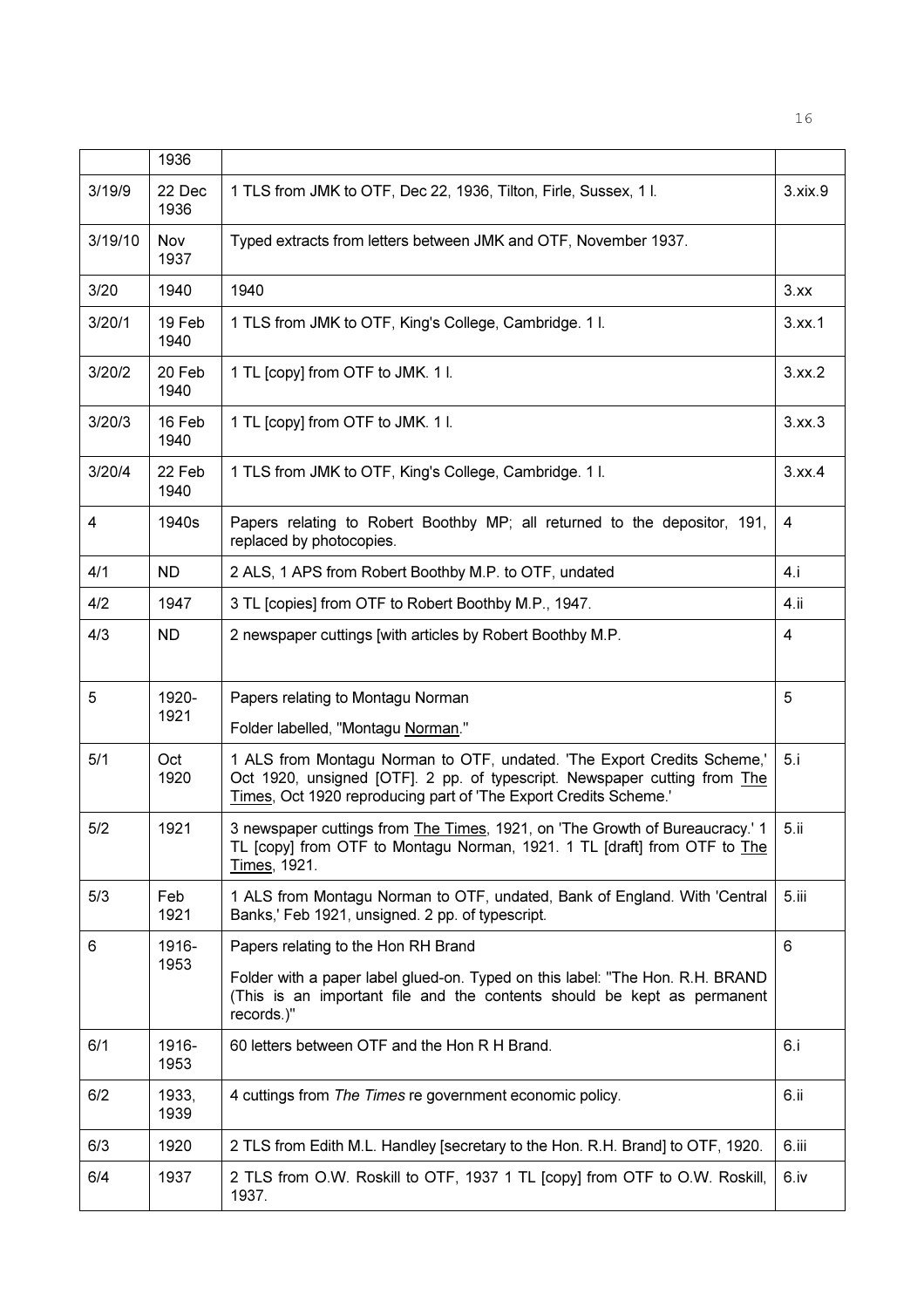| 6/5            | 1933-<br>1934          | 1 TLS from S.K. Logie to Sir Maurice Bonham Carter, 1934. With memorandum<br>by the Hon. R.H. Brand, 1933. 7 pp. of typescript.                                                                                                                                                                                                                                                                                                                                     | 6. v             |
|----------------|------------------------|---------------------------------------------------------------------------------------------------------------------------------------------------------------------------------------------------------------------------------------------------------------------------------------------------------------------------------------------------------------------------------------------------------------------------------------------------------------------|------------------|
| 6/6            | 1931                   | 1 TLS from R.M. Kindersley to OTF, 1931. 1 TL [copy] from OTF to R.M.<br>Kindersley, 1931.                                                                                                                                                                                                                                                                                                                                                                          | 6.vi             |
| 6/7            | 1920                   | 1 TL [copy] from the Hon. R.H. Brand to Major the Hon. John Astor, 1920.                                                                                                                                                                                                                                                                                                                                                                                            | 6.vii            |
| 6/8            | 1920                   | 1 TL [copy] from C.E. Ter Meulen to the Hon. R.H. Brand, 1920.                                                                                                                                                                                                                                                                                                                                                                                                      | 6.viii           |
| $\overline{7}$ | 1930-<br>1932          | Folder labelled, "This is an important file."                                                                                                                                                                                                                                                                                                                                                                                                                       | 7                |
| 7/1            | Mar<br>1931            | 'The World-wide Depression of 1930,' Carl Snyder, reprinted from the American<br>Economic Review Supplement, Vol XXI, No. I, Mar 1931. pp. 172-178.                                                                                                                                                                                                                                                                                                                 | 7.i.a            |
| 7/2            | 1930                   | 'New Measures of the relations of Credit and Trade,' Carl Snyder, New York:<br>Published by the Academy of Political Science, 1930. pp. 16-34. Written on the<br>front cover, "For Oswald T. Falk. Esq. with the writer's regards."                                                                                                                                                                                                                                 | 7.i.b            |
| 7/3            | 1931                   | 'Overproduction and Business Cycles,' Carl Snyder, New York: Published by the<br>Academy of Political Science, 1931. pp. 5-31.                                                                                                                                                                                                                                                                                                                                      | 7.i.c.           |
| 7/4            | 1931-<br>1932          | Cable [copy] sent by OTF to Carl Snyder, 1931.                                                                                                                                                                                                                                                                                                                                                                                                                      | 7.ii             |
| 7/5            |                        | 1 TLS from Carl Snyder to OTF, 1932                                                                                                                                                                                                                                                                                                                                                                                                                                 |                  |
| 7/6            |                        | 1 TLS from Carl Snyder to OTF, 1931. With 'Overproduction and Business<br>Cycles,' Carl Snyder, 1931. 7 pp. of typescript                                                                                                                                                                                                                                                                                                                                           |                  |
| 8              | 1937-<br>1939,<br>1945 | Folder labelled: "Foreign Policy just prior to the Second World War There is<br>some very important correspondence in this file. It has a permanent interest and<br>should be kept permanently. O.T.F. 28/5/1953" Contains 8 paper sleeves<br>labelled with a typewriter and one paper sleeve labelled in ink.                                                                                                                                                      | 8                |
| 8/1            | 1937-<br>1938          | "R.H. Brand" "Foreign Policy." 10 TLS from the Hon. R.H. Brand to OTF, 1937-<br>38. 16 TL [copies] from OTF to the Hon. R.H. Brand, 1937-38.                                                                                                                                                                                                                                                                                                                        | 8.1              |
| 8/2            | 1938                   | "C.R.V. Coutts" "Foreign Policy" 8 TLS, 1 ALS from C.R.V. Coutts to OTF, 1938.<br>11 TL [copies] from OTF to C.R.V. Coutts, 1938. 1 TL [copy] from JMK to C.R.V.<br>Coutts, Apr 3rd, 1938, Tilton, Firle, Lewes [? sic]. 1 l.                                                                                                                                                                                                                                       | 8.11             |
| 8/3            | 1938                   | "Archbishop of York" "Foreign Policy" 3 ALS from William Temple [Archbishop of<br>York] to OTF, 1938. 6 TL [copies] from OTF to William Temple, 1938. (Signs<br>'William Ebor' i.e. 'of York')                                                                                                                                                                                                                                                                      | 8.iii            |
| 8/4            | 1938                   | "C.G. Vickers" "Foreign Policy" 10 TLS from C.G. Vickers to OTF, 1938. Draft<br>"manifesto" for a British Social Democratic Party, by C.G. Vickers. 'Suggestions<br>for a generally acceptable set of principles regarding British Foreign Policy. 3 pp.<br>of typescript. 10 TL [copies] from OTF to C.G. Vickers, 1938. 1 TL [copy] from<br>C.G. Vickers to the Hon. R.H. Brand, 1938. 1 TL [copy] from C.G. Vickers to an<br>unspecified correspondent(s), 1938. | 8.1 <sub>V</sub> |
| 8/5            | 1938-<br>1939          | "Notes" "Foreign Policy"                                                                                                                                                                                                                                                                                                                                                                                                                                            | 8. v             |
| 8/5/1          | 1939                   | Signed notes by OTF on 'Union Now' by Streit, 1939. 1 pg. of typescript.                                                                                                                                                                                                                                                                                                                                                                                            | 8.v.a            |
| 8/5/2          | 1938                   | Signed notes by OTF on a conversation which he had with Lord Lothian on the<br>'International Situation,' 1938. 4 pp. of typescript.                                                                                                                                                                                                                                                                                                                                | 8.v.b            |